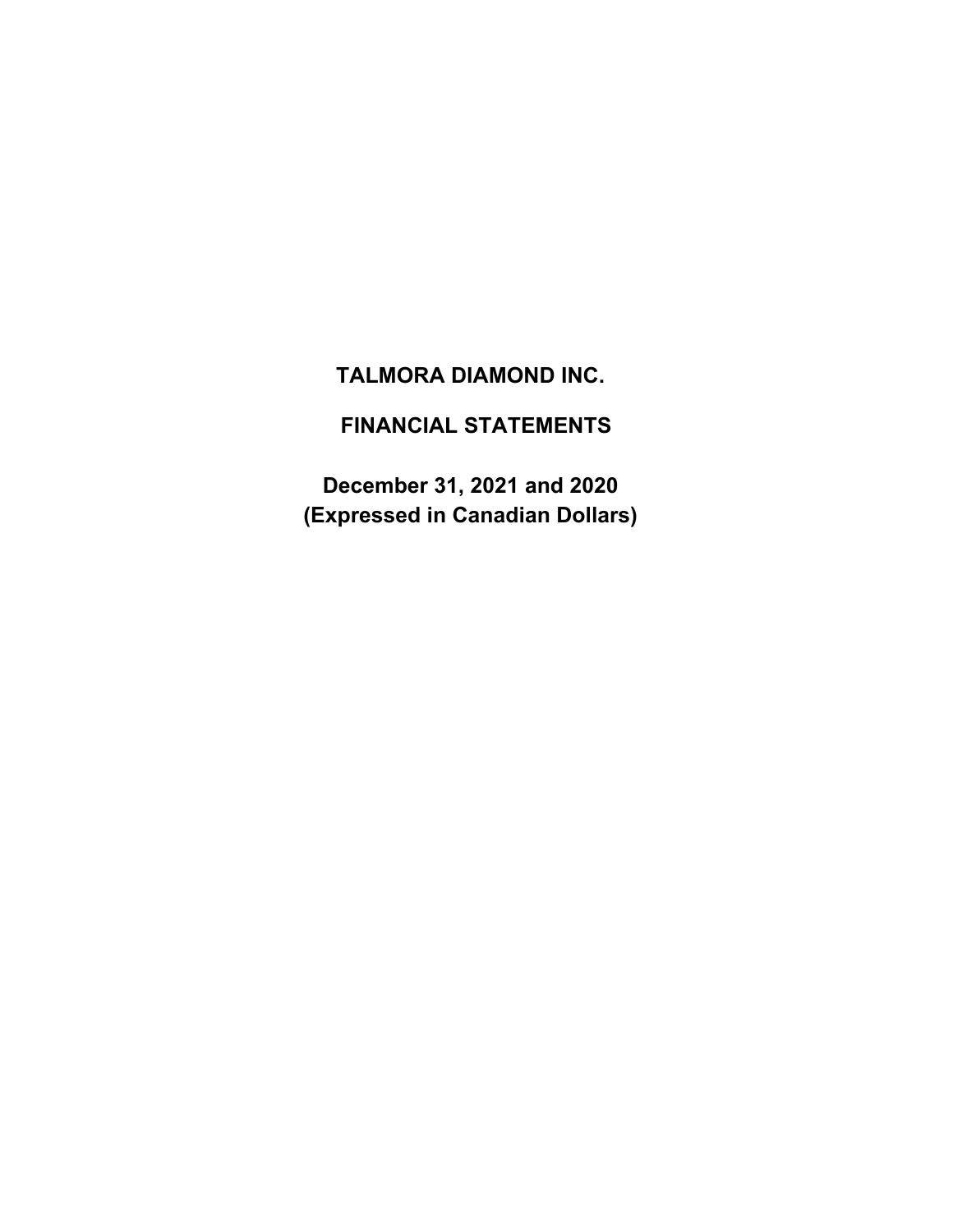# McGovern **Hurley**

Audit. Tax. Advisory.

# **Independent Auditor's Report**

To the Shareholders of Talmora Diamond Inc.

# **Opinion**

We have audited the financial statements of Talmora Diamond Inc. (the "Company"), which comprise the statements of financial position as at December 31, 2021 and 2020, and the statements of loss and comprehensive loss, statements of changes in equity and statements of cash flow for the years then ended, and notes to the financial statements, including a summary of significant accounting policies.

In our opinion, the accompanying financial statements present fairly, in all material respects, the financial position of the Company as at December 31, 2021 and 2020 and its financial performance and its cash flows for the years then ended in accordance with International Financial Reporting Standards ("IFRS").

# **Basis for opinion**

We conducted our audit in accordance with Canadian generally accepted auditing standards. Our responsibilities under those standards are further described in the Auditor's responsibilities for the audit of the financial statements section of our report. We are independent of the Company in accordance with the ethical requirements that are relevant to our audit of the financial statements in Canada. We have fulfilled our other ethical responsibilities in accordance with these requirements. We believe that the audit evidence we have obtained is sufficient and appropriate to provide a basis for our opinion.

# **Material uncertainty related to going concern**

We draw attention to Note 1 in the financial statements, which indicates that the Company had continuing losses. As stated in Note 1, these events or conditions, along with other matters as set forth in Note 1, indicate that material uncertainties exist that cast significant doubt on the Company's ability to continue as a going concern. Our opinion is not modified in respect of this matter.

# **Other information**

Management is responsible for the other information. The other information comprises Management's Discussion and Analysis.

Our opinion on the financial statements does not cover the other information and we do not express any form of assurance conclusion thereon.

In connection with our audit of the financial statements, our responsibility is to read the other information and, in doing so, consider whether the other information is materially inconsistent with the financial statements or our knowledge obtained in the audit or otherwise appears to be materially misstated.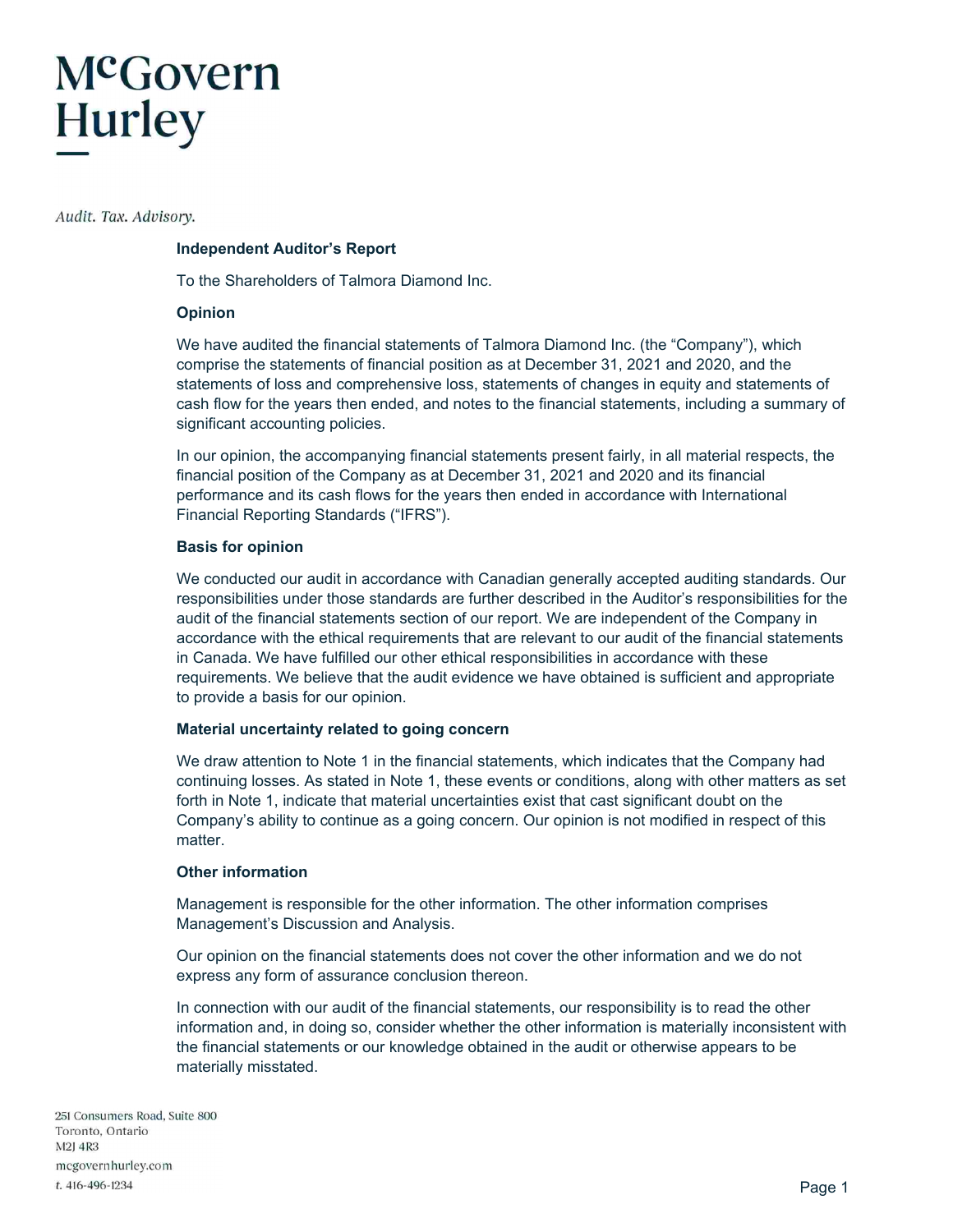# McGovern **Hurley**

We obtained Management's Discussion and Analysis prior to the date of this auditor's report. If, based on the work we have performed, we conclude that there is a material misstatement of this other information, we are required to report that fact. We have nothing to report in this regard.

# **Responsibilities of management and those charged with governance for the financial statements**

Management is responsible for the preparation and fair presentation of the financial statements in accordance with IFRS, and for such internal control as management determines is necessary to enable the preparation of financial statements that are free from material misstatement, whether due to fraud or error.

In preparing the financial statements, management is responsible for assessing the Company's ability to continue as a going concern, disclosing, as applicable, matters related to going concern and using the going concern basis of accounting unless management either intends to liquidate the Company or cease operations, or has no realistic alternative but to do so.

Those charged with governance are responsible for overseeing the Company's financial reporting process.

# **Auditor's responsibilities for the audit of the financial statements**

Our objectives are to obtain reasonable assurance about whether the financial statements as a whole are free from material misstatement, whether due to fraud or error, and to issue an auditor's report that includes our opinion. Reasonable assurance is a high level of assurance, but is not a guarantee that an audit conducted in accordance with Canadian generally accepted auditing standards will always detect a material misstatement when it exists. Misstatements can arise from fraud or error and are considered material if, individually or in aggregate, they could reasonably be expected to influence the economic decisions of users taken on the basis of these financial statements.

As part of an audit in accordance with Canadian generally accepted auditing standards, we exercise professional judgement and maintain professional skepticism throughout the audit. We also:

- Identify and assess the risks of material misstatement of the financial statements, whether due to fraud or error, design and perform audit procedures responsive to those risks, and obtain audit evidence that is sufficient and appropriate to provide a basis for our opinion. The risks of not detecting a material misstatement resulting from fraud is higher than for one resulting from error, as fraud may involve collusion, forgery, intentional omissions, misrepresentations, or the override of internal control.
- Obtain an understanding of internal control relevant to the audit in order to design audit procedures that are appropriate in the circumstances, but not for the purpose of expressing an opinion on the effectiveness of the Company's internal control.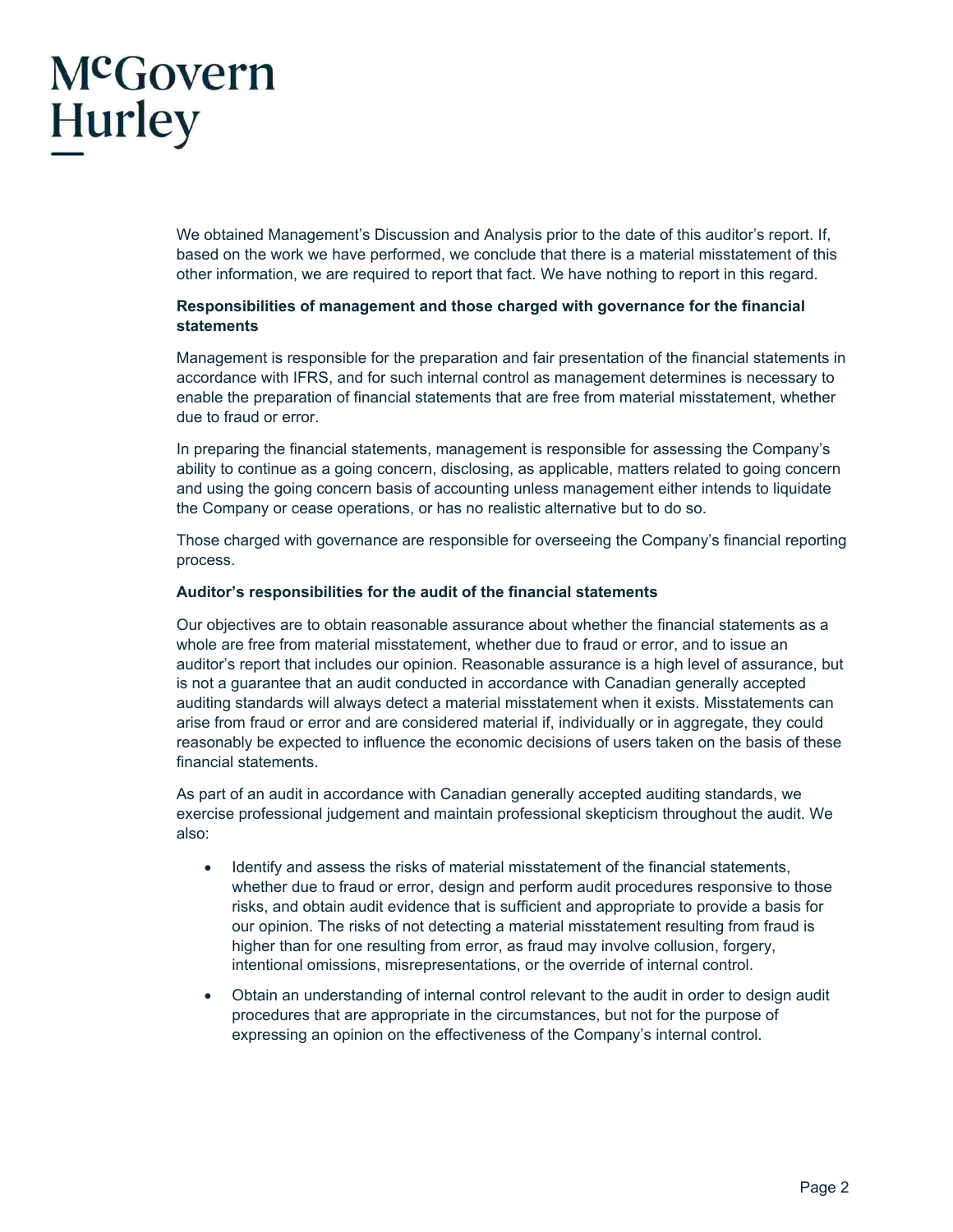# McGovern **Hurley**

- Evaluate the appropriateness of accounting policies used and the reasonableness of accounting estimates and related disclosures made by management.
- Conclude on the appropriateness of management's use of the going concern basis of accounting and, based on the audit evidence obtained, whether a material uncertainty exists related to events or conditions that may cast significant doubt on the Company's ability to continue as a going concern. If we conclude that a material uncertainty exists, we are required to draw attention in our auditor's report to the related disclosures in the financial statements or, if such disclosures are inadequate, to modify our opinion. Our conclusions are based on the audit evidence obtained up to the date of our auditor's report. However, future events or conditions may cause the Company to cease to continue as a going concern.
- Evaluate the overall presentation, structure and content of the financial statements, including the disclosures, and whether the financial statements represent the underlying transactions and events in a manner that achieves fair presentation.

We communicate with those charged with governance regarding, among other matters, the planned scope and timing of the audit and significant audit findings, including any significant deficiencies in internal control that we identify during our audit.

We also provide those charged with governance with a statement that we have complied with relevant ethical requirements regarding independence, and to communicate with them all relationships and other matters that may reasonably be thought to bear on our independence, and where applicable, related safeguards.

The engagement partner of the audit resulting in this independent auditor's report is Koko Yamamoto.

**McGovern Hurley LLP**

Mcawen Hwlug WP

**Chartered Professional Accountants Licensed Public Accountants**

Toronto, Ontario April 23, 2022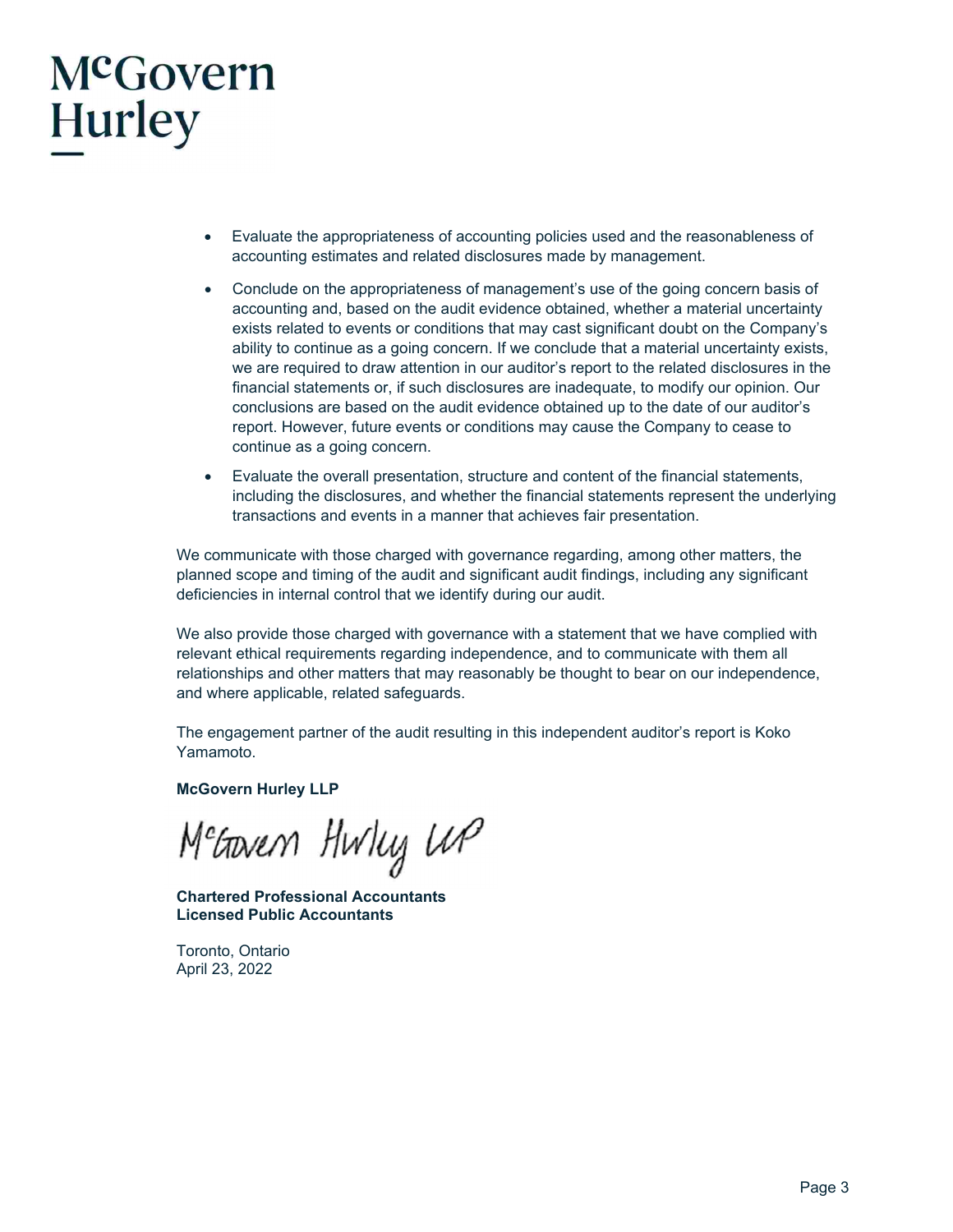# **Table of Contents December 31, 2021**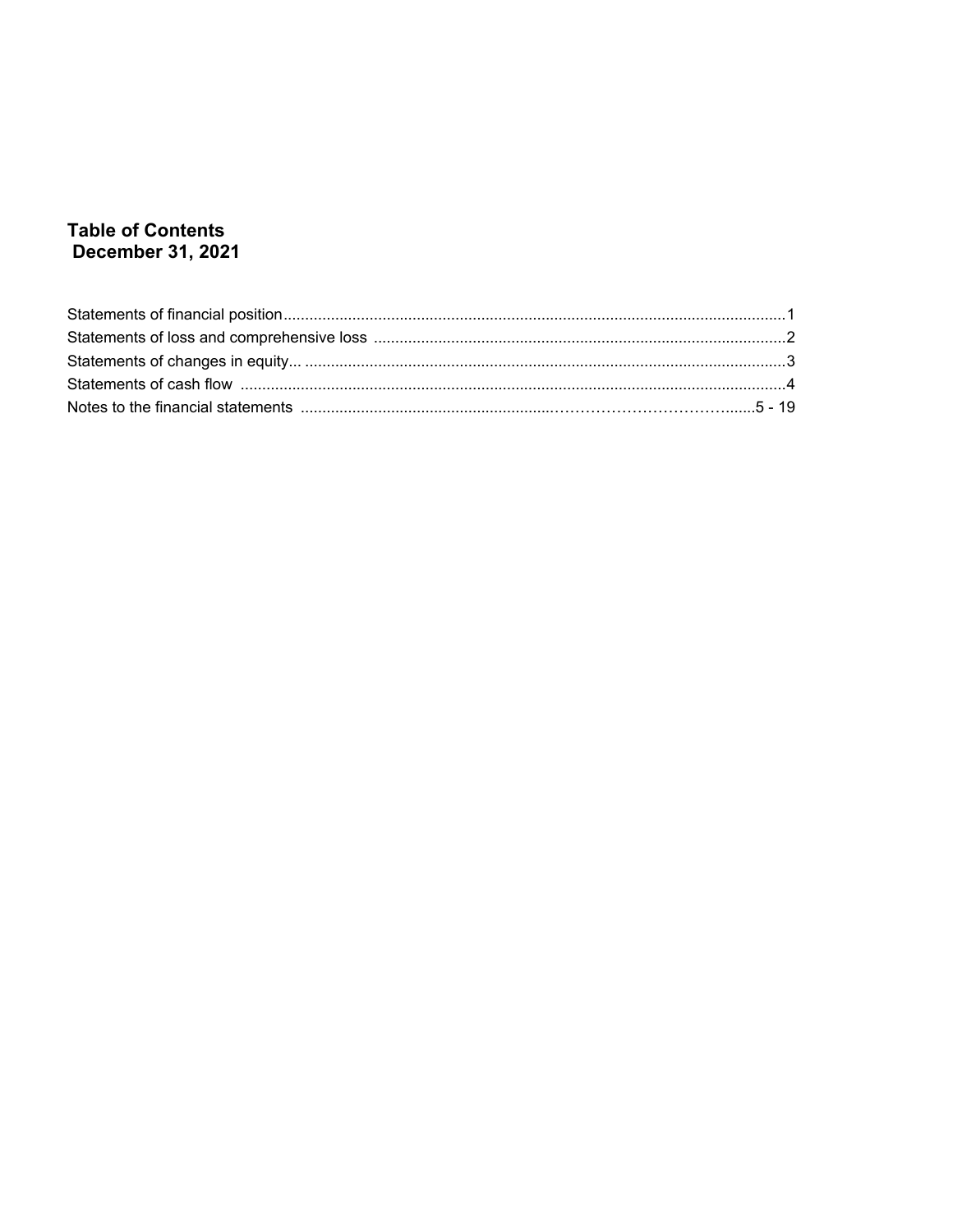# **TALMORA DIAMOND INC. 1 STATEMENTS OF FINANCIAL POSITION (Expressed in Canadian Dollars) AS AT DECEMBER 31, 2021 AND 2020**

|                                                | <b>Notes</b> | 2021<br>\$           | 2020<br>\$            |
|------------------------------------------------|--------------|----------------------|-----------------------|
|                                                |              |                      |                       |
| <b>ASSETS</b>                                  |              |                      |                       |
| Current<br>Cash                                |              | 222                  | 9,268                 |
| Sundry receivables                             |              | 7,393                | 8,002                 |
|                                                |              |                      |                       |
| <b>Total assets</b>                            |              | 7,615                | 17,270                |
|                                                |              |                      |                       |
|                                                |              |                      |                       |
| <b>LIABILITIES</b><br>Current                  |              |                      |                       |
| Accounts payable and accrued liabilities       |              |                      |                       |
| <b>Total liabilities</b>                       |              |                      |                       |
|                                                |              |                      |                       |
|                                                |              |                      |                       |
| <b>SHAREHOLDERS' EQUITY</b>                    |              |                      |                       |
| Share capital                                  | 7            | 3,414,486            | 3,344,557             |
| Share-based payment reserve<br><b>Deficit</b>  | 8            | 107,201              | 103,374               |
| Total shareholders' equity                     |              | (3,514,072)<br>7,615 | (3,430,661)<br>17,270 |
|                                                |              |                      |                       |
| Total liabilities and shareholders' equity     |              | 7,615                | 17,270                |
|                                                |              |                      |                       |
|                                                |              |                      |                       |
| Going concern (Note 1)                         |              |                      |                       |
| Commitments and contingencies (Notes 6 and 12) |              |                      |                       |

Subsequent events (Note 14)

Approved on behalf of the Board of Directors:

/s/ Raymond Davies<br>
Director birector<br>
Director Director

The accompanying notes are an integral part of these financial statements.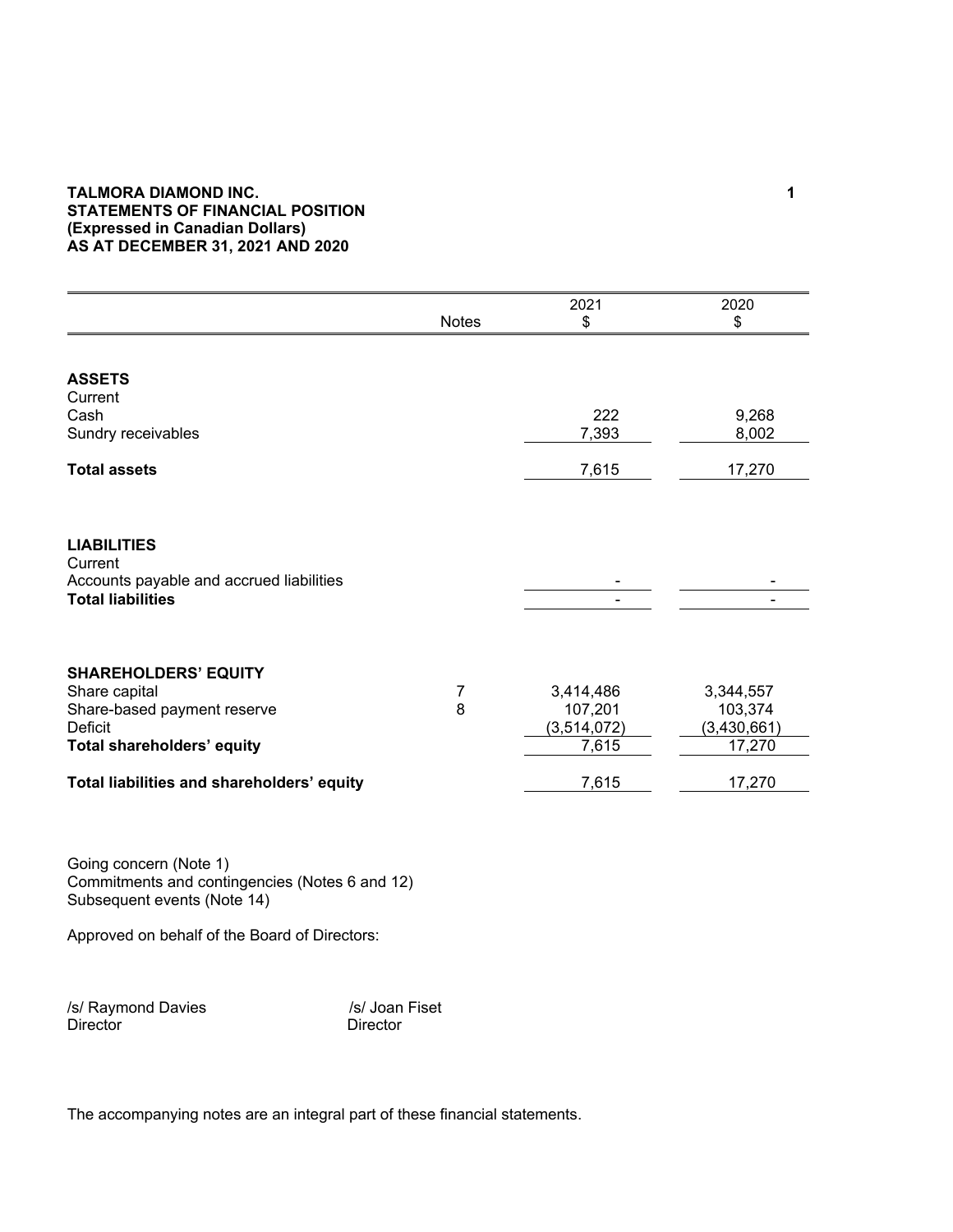# **TALMORA DIAMOND INC. 2 STATEMENTS OF LOSS AND COMPREHENSIVE LOSS (Expressed in Canadian Dollars) FOR THE YEARS ENDED DECEMBER 31, 2021 AND 2020**

|                                                                      |              | 2021            | 2020             |
|----------------------------------------------------------------------|--------------|-----------------|------------------|
|                                                                      | <b>Notes</b> | \$              | \$               |
|                                                                      |              |                 |                  |
| <b>Expenses</b>                                                      |              |                 |                  |
| Administration                                                       | 11           | 45,417          | 45,745           |
| Exploration and evaluation expenditures<br>Share-based payments      | 6<br>8, 11   | 4,747<br>29,500 | 53,048<br>53,809 |
| Professional fees                                                    |              | 10,200          | 10,200           |
|                                                                      |              |                 |                  |
| Loss before interest and other income                                |              | 89,864          | 162,802          |
| Total interest income                                                |              | (709)           | (229)            |
| Net (loss) comprehensive (loss) for the year                         |              | (89,155)        | (162,574)        |
| Net (loss) and comprehensive (loss) per share<br>- basic and diluted |              | (0.001)         | (0.002)          |
| Weighted average number of shares outstanding<br>- basic and diluted |              | 72,499,239      | 70,916,369       |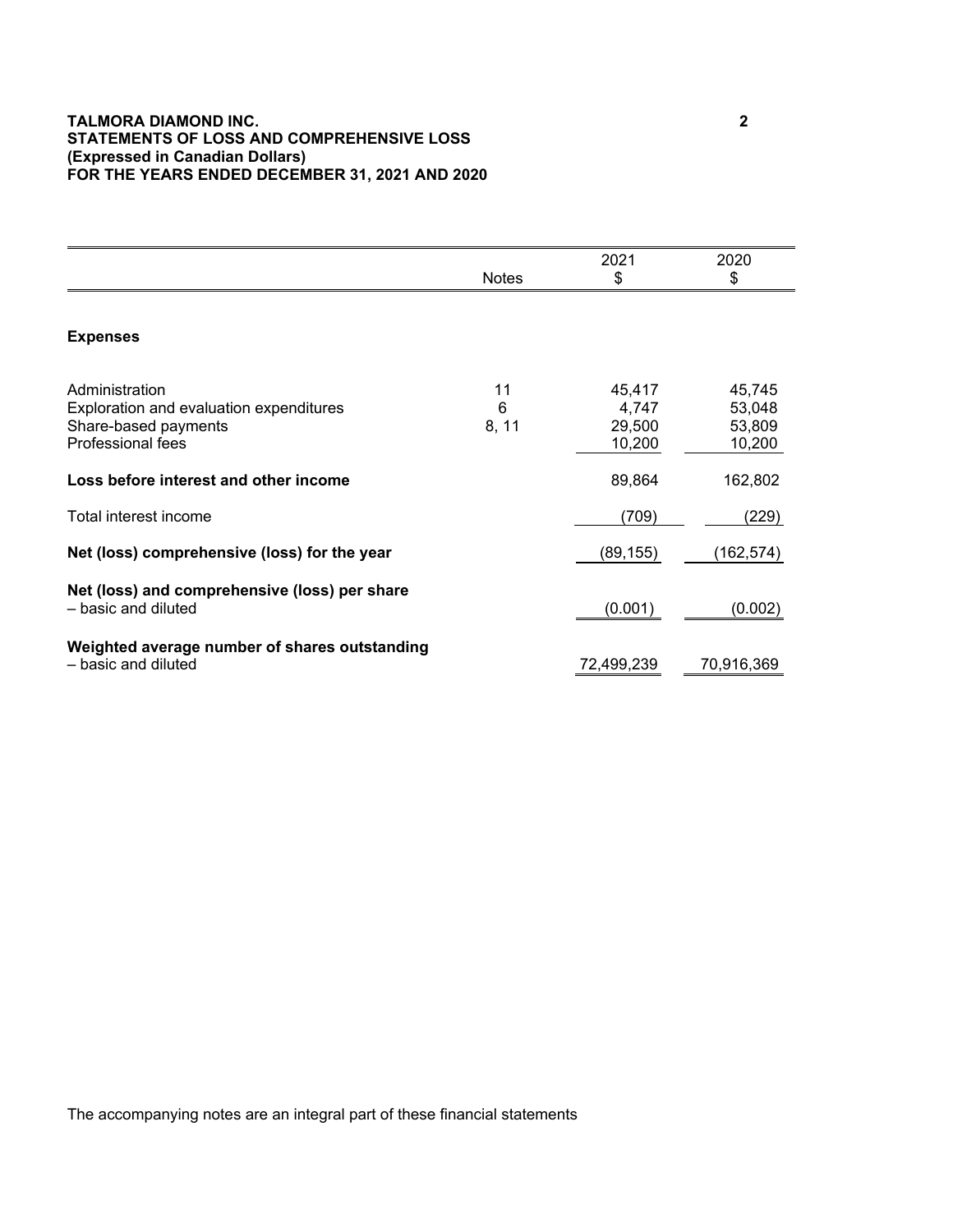# **TALMORA DIAMOND INC. 3 STATEMENTS OF CHANGES IN EQUITY (Expressed in Canadian Dollars) FOR THE YEARS ENDED DECEMBER 31, 2021 AND 2020**

|                                     |              | <b>Share</b> | <b>Share-Based</b><br>Payment |                     |            |
|-------------------------------------|--------------|--------------|-------------------------------|---------------------|------------|
|                                     | <b>Notes</b> | Capital      | <b>Reserve</b>                | <b>Deficit</b><br>S | Total<br>S |
|                                     |              |              |                               |                     |            |
| <b>Balance at December 31, 2019</b> |              | 3,269,496    | 62,361                        | (3,269,722)         | 62,135     |
| Exercised stock options             | 7            | 75,061       | (11, 161)                     |                     | 63,900     |
| Share-based payments                | 8            |              | 53,809                        |                     | 53,809     |
| Expired stock options               |              |              | (1,635)                       | 1,635               |            |
| Net (loss) and comprehensive (loss) |              |              | $\blacksquare$                | (162, 574)          | (162, 574) |
| <b>Balance at December 31, 2020</b> |              | 3,344,557    | 103,374                       | (3,430,661)         | 17,270     |
| <b>Exercised stock options</b>      | 7            | 69,929       | (19, 929)                     |                     | 50,000     |
| Share-based payments                | 8            |              | 29,500                        |                     | 29,500     |
| Expired stock options               |              |              | (5,744)                       | 5,744               |            |
| Net (loss) and comprehensive (loss) |              |              | ٠                             | (89, 155)           | (89, 155)  |
| <b>Balance at December 31, 2021</b> |              | 3,414,486    | 107,201                       | (3,514,072)         | 7,615      |

The accompanying notes are an integral part of these financial statements.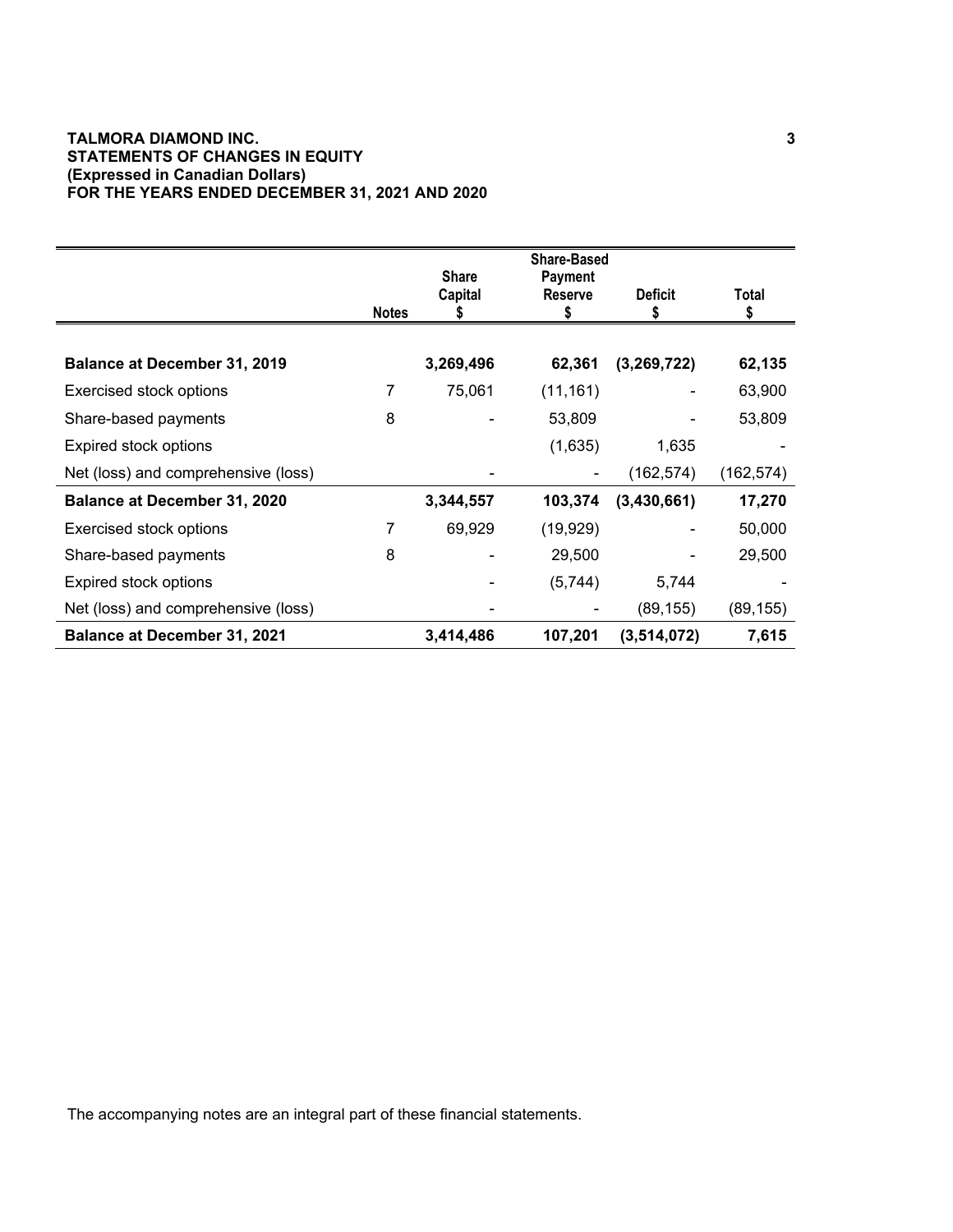# **TALMORA DIAMOND INC. 4 STATEMENTS OF CASH FLOW (Expressed in Canadian Dollars) FOR THE YEARS ENDED DECEMBER 31, 2021 AND 2020**

|                                                    |              | 2021      | 2020       |
|----------------------------------------------------|--------------|-----------|------------|
|                                                    | <b>Notes</b> | \$        | \$         |
| <b>CASH FLOWS FROM OPERATING ACTIVITIES</b>        |              |           |            |
| Net (loss) for the year                            |              | (89, 155) | (162, 574) |
| Changes not involving cash:                        |              |           |            |
| Share-based payments                               |              | 29,500    | 53,809     |
| Changes in non-cash working capital balances:      |              |           |            |
| Change in sundry receivables                       |              | 609       | 4,478      |
| Change in accounts payable and accrued liabilities |              |           | (15, 528)  |
| Cash flows from operating activities               |              | (59,046)  | (119, 815) |
| <b>CASH FLOWS FROM FINANCING ACTIVITIES</b>        |              |           |            |
| Option exercises                                   | 8            | 50,000    | 63,900     |
| Cash flows from financing activities               |              | 50,000    | 63,900     |
| (Decrease) in cash                                 |              | (9,046)   | (55, 915)  |
| Cash, beginning of year                            |              | 9,268     | 65,183     |
| Cash, end of year                                  |              | 222       | 9,268      |

The accompanying notes are an integral part of these financial statements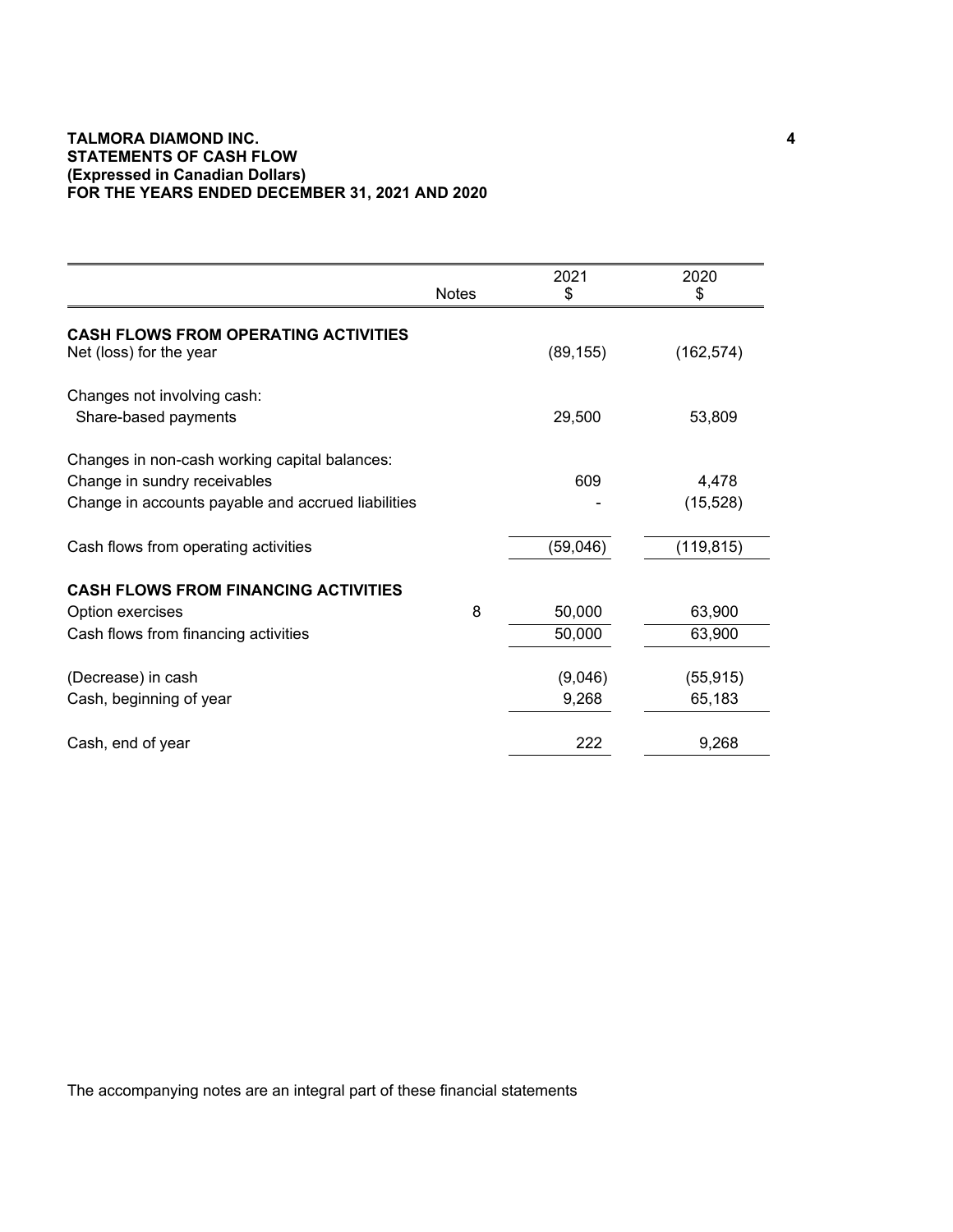# **1. CORPORATE INFORMATION AND GOING CONCERN**

Talmora Diamond Inc. (the "Company" or "Talmora") was incorporated on April 18, 1996 under the Canada Business Corporations Act. The Company is publicly traded with its shares listed on the Canadian Securities Exchange. The Company's registered and head office is located at 6 Willowood Court, Toronto, Ontario, Canada, M2J 2M3.

These financial statements were reviewed, approved and authorized for issue by the Board of Directors on April 23, 2022.

The Company is in the business of exploring and evaluating mineral exploration properties. There has been no determination whether the Company's interests in mineral properties contain mineral reserves, which are economically recoverable. Although the Company has taken steps to verify title to the properties on which it is conducting exploration and in which it has an interest, in accordance with industry standards for the current stage of exploration of such properties, these procedures do not guarantee the Company's title. Property title may be subject to unregistered prior agreements, government licensing requirements or regulations, social licensing requirements and non-compliance with regulatory requirements. The Company's assets may also be subject to increases in taxes and royalties, renegotiation of contracts and political uncertainty.

The business of exploring for minerals involves a high degree of risk and there can be no assurance that current exploration programs will result in profitable mining operations. The Company's continued existence is dependent upon the preservation of its interest in the underlying properties, the discovery of economically recoverable reserves, the achievement of profitable operations, or the ability of the Company to raise alternative financing, if necessary, or alternatively upon the Company's ability to dispose of its interests on an advantageous basis.

As at December 31, 2021, the Company had continuing losses, cash totaling \$222 (2020 – \$9,268) and working capital of \$7,615 (2020 – \$17,270). The Company's ability to continue operations and fund its exploration property expenditures is dependent on management's ability to secure additional financing. Management is actively pursuing such additional sources of financing, and while it has been successful in doing so in the past, there can be no assurance it will be able to do so in the future (see Note 14). Because of this material uncertainty there is significant doubt about the ability of the Company to continue as a going concern. These financial statements do not include the adjustments that would be necessary should the Company be unable to continue as a going concern. Such adjustments could be material.

# **2. STATEMENT OF COMPLIANCE AND BASIS OF PRESENTATION**

These financial statements of the Company have been prepared in accordance with International Financial Reporting Standards ("IFRS") issued by the International Accounting Standards Board ("IASB") and interpretations issued by the International Financing Reporting Committee ("IFRC"). These policies set out in the financial statements were consistently applied to all periods unless otherwise noted.

These financial statements have been prepared on the historical cost basis. In addition, these financial statements have been prepared using the accrual basis of accounting except for cash flow information.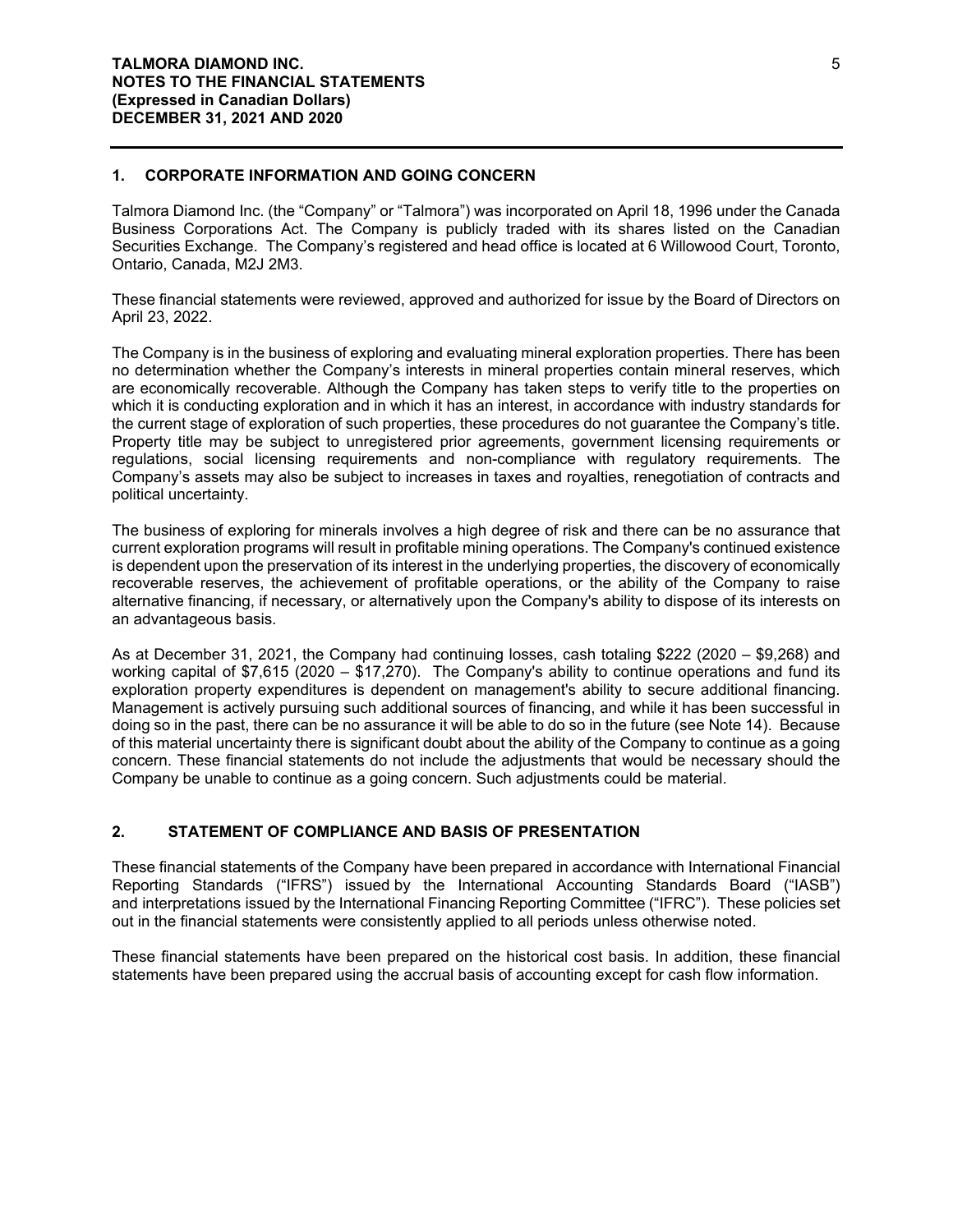# **3. SIGNIFICANT ACCOUNTING JUDGEMENTS AND ESTIMATES**

The preparation of these financial statements requires management to make certain estimates, judgments and assumptions that affect the reported amounts of assets and liabilities at the date of the financial statements and reported amounts of expenses during the reporting period. Actual outcomes could differ from these estimates. These financial statements include estimates that, by their nature, are uncertain. The impacts of such estimates are pervasive throughout the financial statements, and may require accounting adjustments based on future occurrences. Revisions to accounting estimates are recognized in the period in which the estimate is revised and future periods if the revision affects both current and future periods.

These estimates are based on historical experience, current and future economic conditions and other factors, including expectations of future events that are believed to be reasonable under the circumstances.

Significant assumptions about the future that management has made that could result in a material adjustment to the carrying amounts of assets and liabilities, in the event that actual results differ from assumptions made, relate to, but are not limited to, the following:

- The inputs used in accounting for share-based payment transactions. Management determines costs for share-based payments using market-based valuation techniques. The fair value of the market-based and performance-based share awards are determined at the date of grant using generally accepted valuation techniques. Assumptions are made and judgment used in applying valuation techniques. These assumptions and judgments include estimating the future volatility of the stock price, expected dividend yield, future employee turnover rates and future employee stock option exercise behaviors and corporate performance. These assumptions are based largely on historical trends and management's expectations of the future. Such judgments and assumptions are inherently uncertain. Changes in these assumptions affect the fair value estimates.
- Management assumption of no material restoration, rehabilitation and environmental obligations, based on the facts and circumstances that existed during the periods. Decommissioning, restoration and similar liabilities are estimated based on the Company's interpretation of current regulatory requirements, constructive obligations and are measured at fair value. Fair value is determined based on the net present value of estimated future cash expenditures for the settlement of decommissioning, restoration or similar liabilities that may occur upon decommissioning of the mine. Such estimates are subject to change based on changes in laws and regulations and negotiations with regulatory authorities.
- In assessing the probability of realizing income tax assets, management makes estimates related to expectations of future taxable income, applicable tax planning opportunities, expected timing of reversals of existing temporary differences and the likelihood that tax positions taken will be sustained upon examination by applicable tax authorities. In making its assessments, management gives additional weight to positive and negative evidence that can be objectively verified. Estimates of future taxable income are based on forecasted cash flows from operations and the application of existing tax laws in each jurisdiction. Where applicable tax laws and regulations are either unclear or subject to ongoing varying interpretations, it is reasonably possible that changes in these estimates can occur that materially affect the amounts of income tax assets recognized. Also, future changes in tax laws could limit the Company from realizing the tax benefits from the deferred tax assets. The Company reassesses unrecognized income tax assets at each reporting period.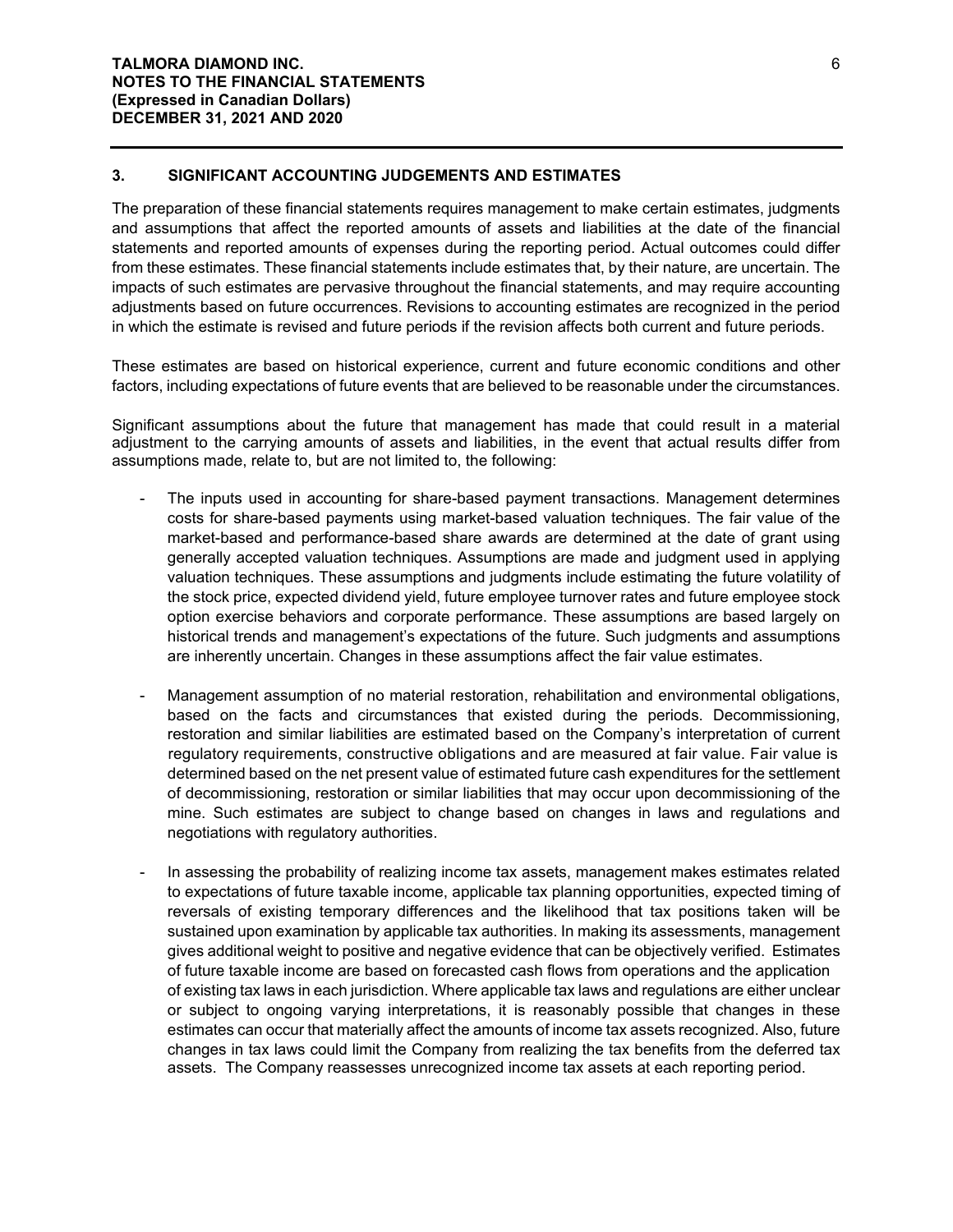# **3. SIGNIFICANT ACCOUNTING JUDGEMENTS AND ESTIMATES (Continued)**

- The Company is subject to income, value added, withholding and other taxes. Significant judgment is required in determining the Company's provisions for taxes. There are many transactions and calculations for which the ultimate tax determination is uncertain during the ordinary course of business. The Company recognizes liabilities for anticipated tax audit issues based on estimates of whether additional taxes will be due. The determination of the Company's income, value added, withholding and other tax liabilities requires interpretation of complex laws and regulations. The Company's interpretation of taxation law as applied to transactions and activities may not coincide with the interpretation of the tax authorities. All tax related filings are subject to government audit and potential reassessment subsequent to the reporting date. Where the final tax outcome of these matters is different from the amounts that were initially recorded, such differences will impact the tax related accruals and deferred income tax provisions in the period in which such determination is made.
- Contingencies (see Note 12)

# **4. SIGNIFICANT ACCOUNTING POLICIES**

#### **Functional and presentation currency**

The Company's presentation and functional currency is the Canadian dollar ("\$"). The Company does not have any foreign operations. Transactions in currencies other than the functional currency are recorded at the rates of exchange prevailing on the dates of transactions. At each reporting date, monetary assets and liabilities that are denominated in foreign currencies are translated at the rates prevailing at the reporting date. Non-monetary items that are measured in terms of historical cost in a foreign currency are not retranslated. Foreign exchange gains and losses resulting from the settlement of such transactions and from the re-measurement of monetary items at period end exchange rates are recognized in the statement of loss.

#### **Flow through shares**

The Company finances a portion of its project exploration and evaluation activities through the issuance of flow-through shares. Under the terms of the flow-through common share issuances, the tax attributes of the related expenditures are renounced to investors and deferred income tax expense and income tax liabilities are increased by the estimated income tax benefits renounced by the Company to the investors. On the date of issuance of the flow-through shares, the premium relating to the proceeds received in excess of the fair value of the Company's common shares is allocated to liabilities. The premium liability is reduced during the period of renunciation. The reduction to the premium liability in the period of renunciation is recognized through net loss.

Where the Company has unused tax benefits on loss carry forwards and tax pools in excess of book value available for deduction, the Company offsets the increase in deferred tax liabilities resulting in an offsetting recovery of deferred income taxes being recognized through net loss in the reporting period.

# **Segment reporting**

An operating segment is a component of the Company that engages in business activities from which it may earn revenues and incur expenses, including revenues and expenses that relate to transactions with any of the Company's other components. The Company currently operates in one business segment, being the exploration and evaluation of resource properties. All of the Company's assets are located in Canada.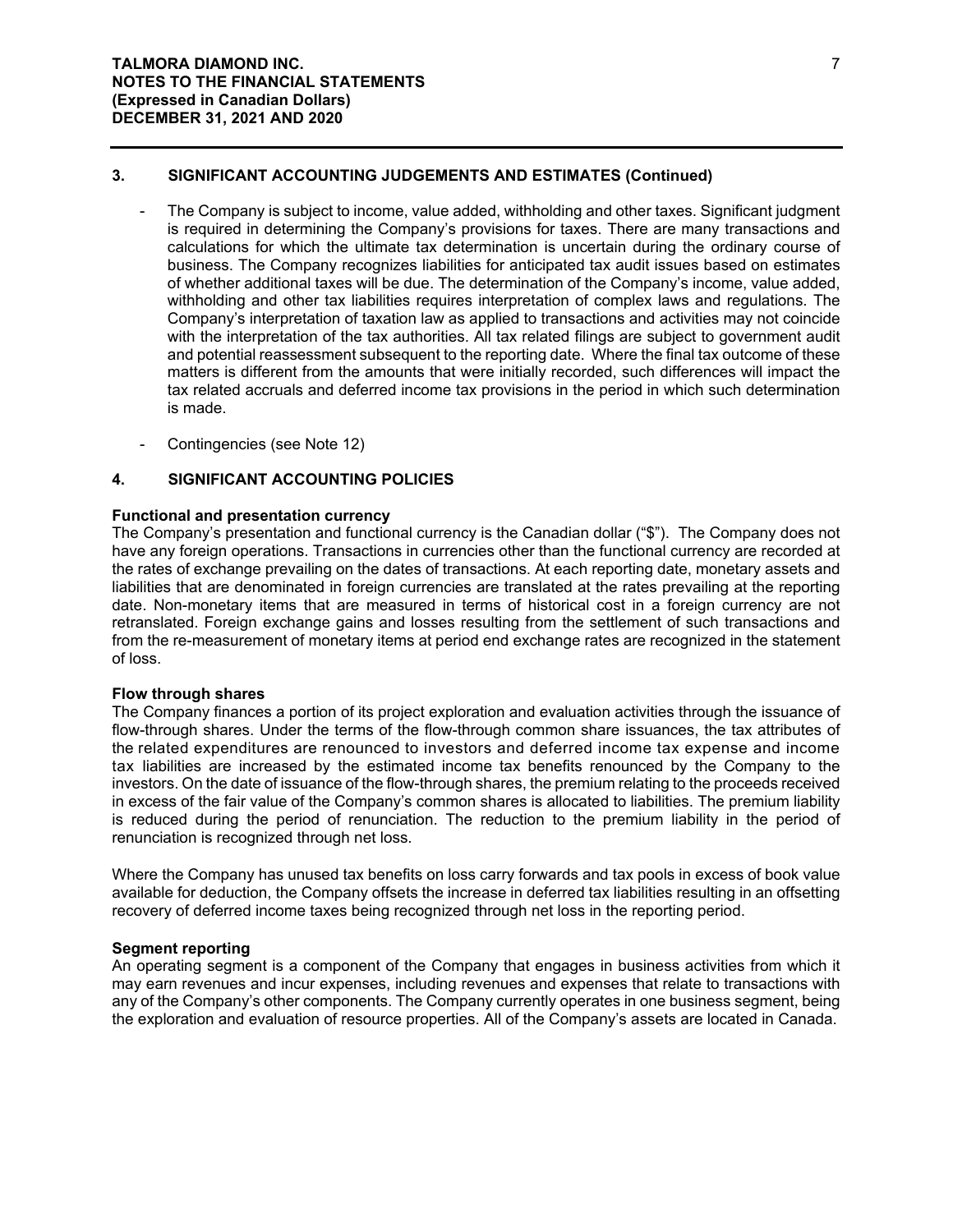#### **Share-based payment**

Equity-settled share-based payments to employees and others providing similar services are measured at the fair value of the equity instruments at the grant date. Details regarding the determination of the fair value of equity-settled share-based transactions are set out in the stock options and share-based payment reserve (Note 8).

The fair value is measured at the grant date and each tranche is recognized on a graded-vesting basis over the period in which options vest. At the end of each reporting period, the Company revises its estimate of the number of equity instruments expected to vest. The impact of the revision of the original estimates, if any, is recognized in profit or loss such that the cumulative expense reflects the revised estimate, with a corresponding adjustment to the equity-settled employee benefits reserve.

Equity-settled share-based payment transactions with parties other than employees are measured at the fair value of the goods or services received, except where that fair value cannot be estimated reliably, in which case they are measured at the fair value of the equity instruments granted, measured at the date the entity obtains the goods or the counterparty renders the service.

For those options and warrants that expire after vesting, the recorded value is transferred to deficit.

#### **Deferred tax**

Deferred tax is recognized on temporary differences between the carrying amounts of assets and liabilities in the financial statements and the corresponding tax bases used in the computation of taxable profit. Deferred tax liabilities are generally recognized for all taxable temporary differences. Deferred tax assets are generally recognized for all deductible temporary differences to the extent that it is probable that taxable profits will be available against which those deductible temporary differences can be utilized. Such deferred tax assets and liabilities are not recognized if the temporary difference arises from the initial recognition (other than in a business combination) of assets and liabilities in a transaction that affects neither the taxable profit nor the accounting profit.

The carrying amount of deferred tax assets is reviewed at the end of each reporting period and reduced to the extent that it is no longer probable that sufficient taxable profits will be available to allow all or part of the asset to be recovered.

Deferred tax assets and liabilities are measured at the tax rates that are expected to apply in the period in which the liability is settled or the asset realized, based on tax rates (and tax laws) that have been enacted or substantively enacted by the end of the reporting period.

The measurement of deferred tax liabilities and assets reflects the tax consequences that would follow from the manner in which the Company expects, at the end of the reporting period, to recover or settle the carrying amount of its assets and liabilities. Deferred tax assets and liabilities are offset when there is a legally enforceable right to offset current tax assets against current tax liabilities and when they relate to income taxes levied by the same taxation authority and the Company intends to settle its current tax assets and liabilities on a net basis.

### **Loss per share**

The Company presents basic and diluted loss per share data for its common shares, calculated by dividing the loss attributable to common shareholders of the Company by the weighted average number of common shares outstanding during the period. Diluted loss per share is determined by adjusting the loss attributable to common shareholders and the weighted average number of common shares outstanding for the effects of all warrants and options outstanding that may add to the total number of common shares. The issued and outstanding stock options and warrants were not included in the calculation of diluted loss per share for the periods presented, as their effect would be anti-dilutive.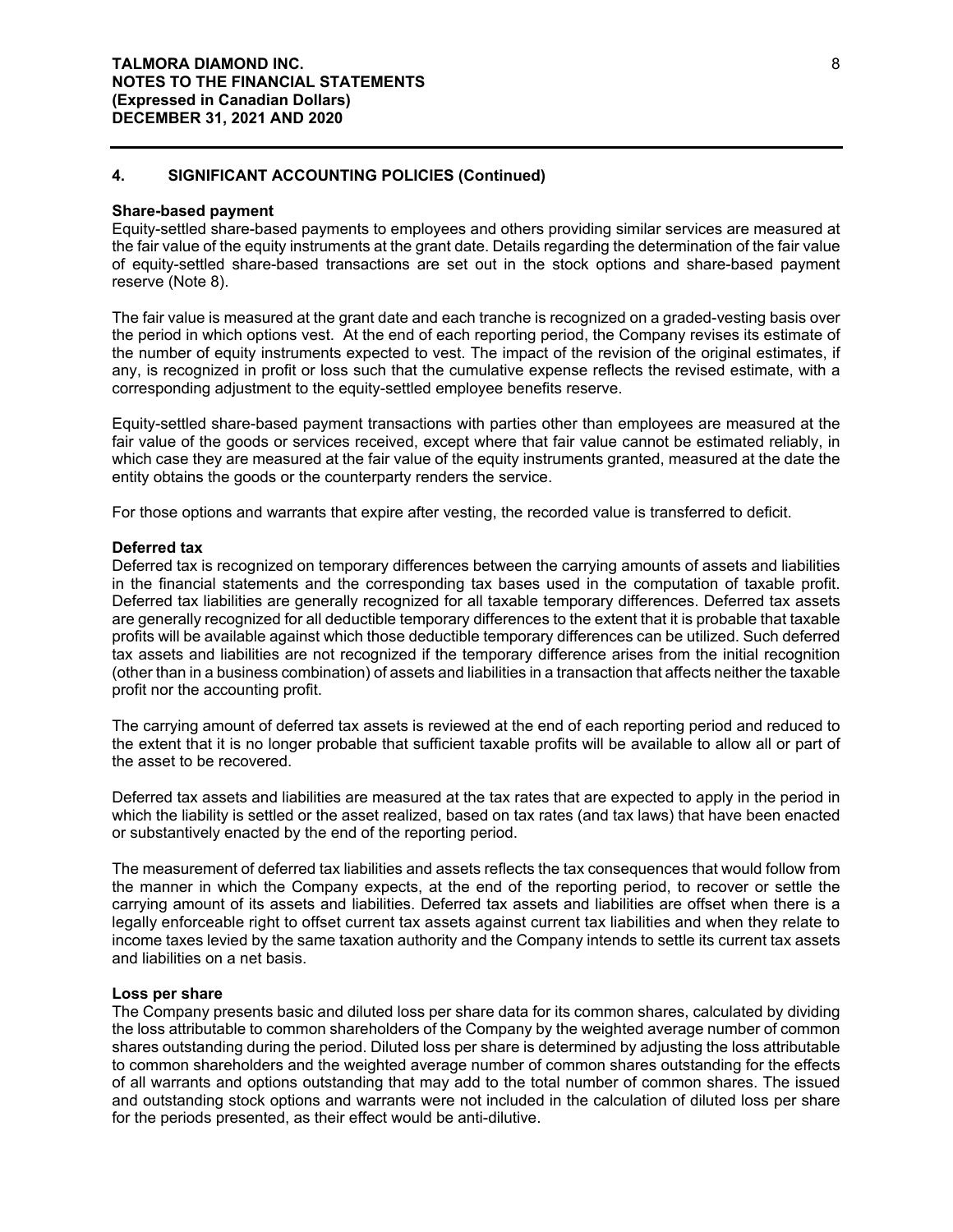#### **Cash and cash equivalents**

Cash and cash equivalents in the statement of financial position are comprised of cash at banks, on hand, short-term deposits with an original maturity of three months or less, and guaranteed investment certificates which are readily convertible into a known amount of cash. The Company's cash and cash equivalents are invested with major financial institutions in business accounts and guaranteed investment certificates that are available on demand by the Company for its programs. The Company does not invest in any assetbacked deposits/investments. As at December 31, 2021, the Company had cash of \$222 (2020 - \$9,268)

#### **Share capital**

Common shares are classified as equity. Costs directly attributable to the issue of new shares and warrants are shown in equity as a deduction, net of tax benefits received, if any, from proceeds.

#### **Provisions**

A provision is recognized if, as a result of a past event, the Company has a present legal or constructive obligation that can be estimated reliably, and it is probable that an outflow of economic benefits will be required to settle the obligation.

The timing of recognition and quantification of the liability requires the application of judgment to existing facts and circumstances, which can be subject to change. A change in estimate of a recognized provision or liability would result in a charge or credit to operations in the period in which the change occurs, with the exception of decommissioning and restoration costs described below.

If the effect of the time value of money is material, provisions are determined by discounting the expected future cash flows at a pre-tax rate that reflects current market assessments of the time value of money.

Where discounting is used, the increase in the provision due to the passage of time referred to as "unwinding of discount" is recognized in the statement of loss as a finance cost.

#### *Decommissioning and restoration provisions*

The Company records the present value of estimated costs of legal and constructive obligations required to restore operating locations in the period in which the obligation is incurred. The nature of these restoration activities includes dismantling and removing structures, rehabilitating mines and tailings dams, dismantling operating facilities, closure of plant and waste sites, and restoration, reclamation and re-vegetation of affected areas.

The obligation generally arises when the asset is installed or the ground / environment is disturbed at the production location. When the liability is initially recognized, the present value of the estimated cost is capitalized by increasing the carrying amount of the related mining assets to the extent that it was incurred prior to the production of related ore. Over time, the discounted liability is increased for the change in present value based on the discount rates that reflect current market assessments and the risks specific to the liability. The periodic unwinding of the discount is recognized in the statement of loss as a finance cost.

Additional disturbances or changes in rehabilitation costs will be recognized as additions or charges to the corresponding assets and rehabilitation liability when they occur. For closed sites, changes to estimated costs are recognized immediately in the statement of loss.

The Company does not currently have any such significant legal or constructive obligations and therefore no decommissioning liabilities have been recorded as at December 31, 2021 and 2020.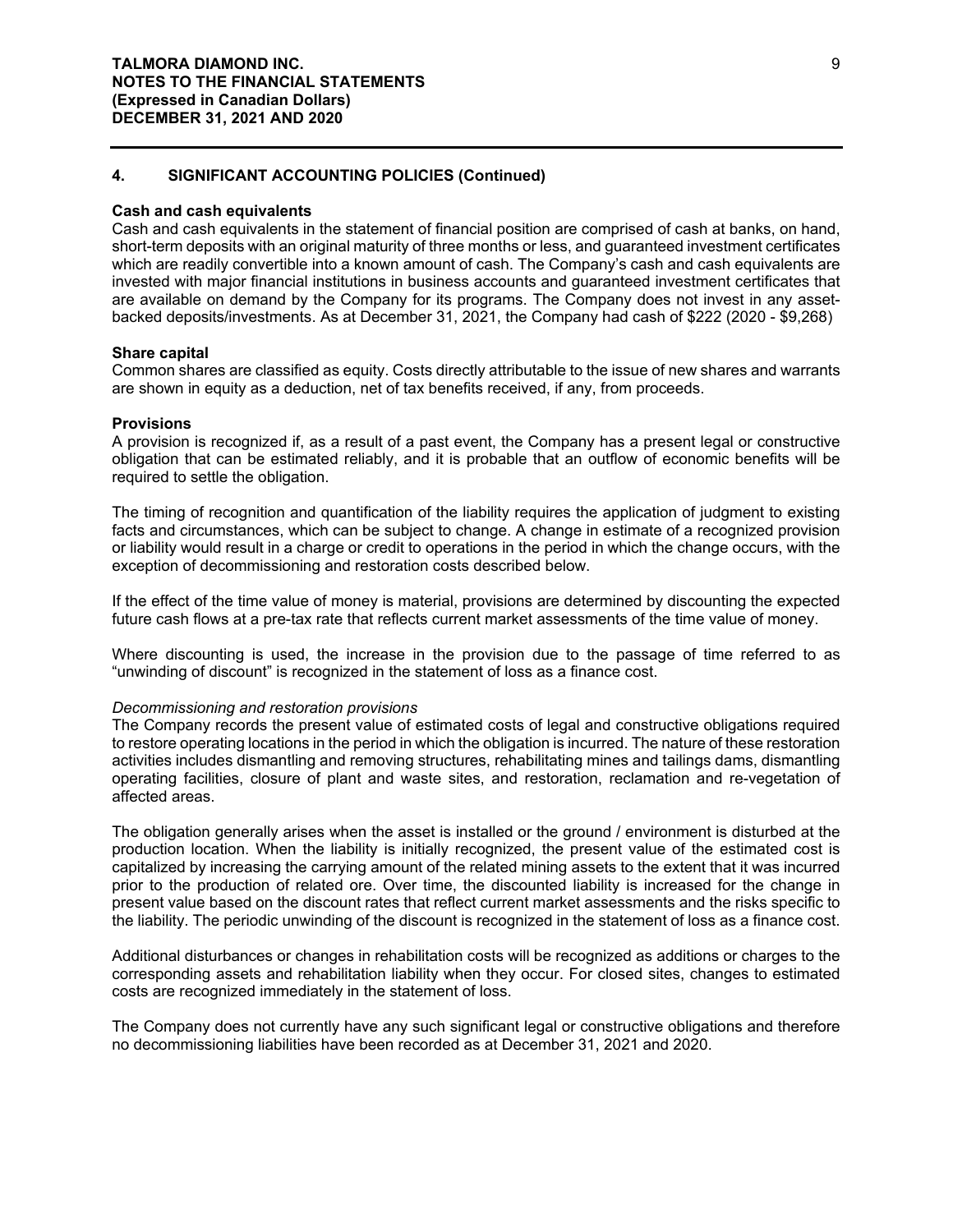# **Provisions (cont'd)**

Contingent assets are not recognized in the financial statements but they are disclosed by way of a note if they are deemed probable.

Contingent liabilities are possible obligations whose existence will only be confirmed by future events not wholly within the control of the Company. Contingent liabilities are recognized in the financial statements unless the possibility of an outflow of economic resources is considered remote, uncertain, difficult to quantify or the events giving rise to such contingent liabilities occur subsequent to the reporting date. In these cases, they are disclosed in the notes to the financial statements.

#### **Exploration and evaluation expenditures**

The Company expenses exploration and evaluation expenditures as incurred. Exploration and evaluation expenditures include acquisition costs of mineral properties, property option payments and exploration and evaluation activity.

Once a project has been established as commercially viable and technically feasible, related development expenditures are capitalized. This includes costs incurred in preparing the site for mining operations. Capitalization ceases when the mine is capable of commercial production, with the exception of development costs that give rise to a future benefit.

Farm-outs in the exploration and evaluation phase the Company does not record any expenditures made by the farmee on its account. Any cash consideration received directly from the farmee is credited to the statement of loss.

#### **Financial assets and liabilities**

#### **Financial assets**

#### **Initial recognition and measurement**

Non-derivative financial assets within the scope of IFRS 9 are classified and measured as "financial assets at fair value", as either Fair Value through Profit or Loss ("FVPL") or Fair Value through Other Comprehensive Income ("FVOCI"), and "financial assets at amortized costs", as appropriate. The Company determines the classification of financial assets at the time of initial recognition based on the Company's business model and the contractual terms of the cash flows.

All financial assets are recognized initially at fair value plus, in the case of financial assets not at FVPL, directly attributable transaction costs on the trade date at which the Company becomes a party to the contractual provisions of the instrument.

Financial assets with embedded derivatives are considered in their entirety when determining their classification at FVPL or at amortized cost. The Company has classified cash and sundry receivables at amortized cost.

### **Subsequent measurement – financial assets at amortized cost**

After initial recognition, financial assets measured at amortized cost are subsequently measured at the end of each reporting period at amortized cost using the Effective Interest Rate ("EIR") method. Amortized cost is calculated by taking into account any discount or premium on acquisition and any fees or costs that are an integral part of the EIR. The EIR amortization is included in finance income in statement of (loss).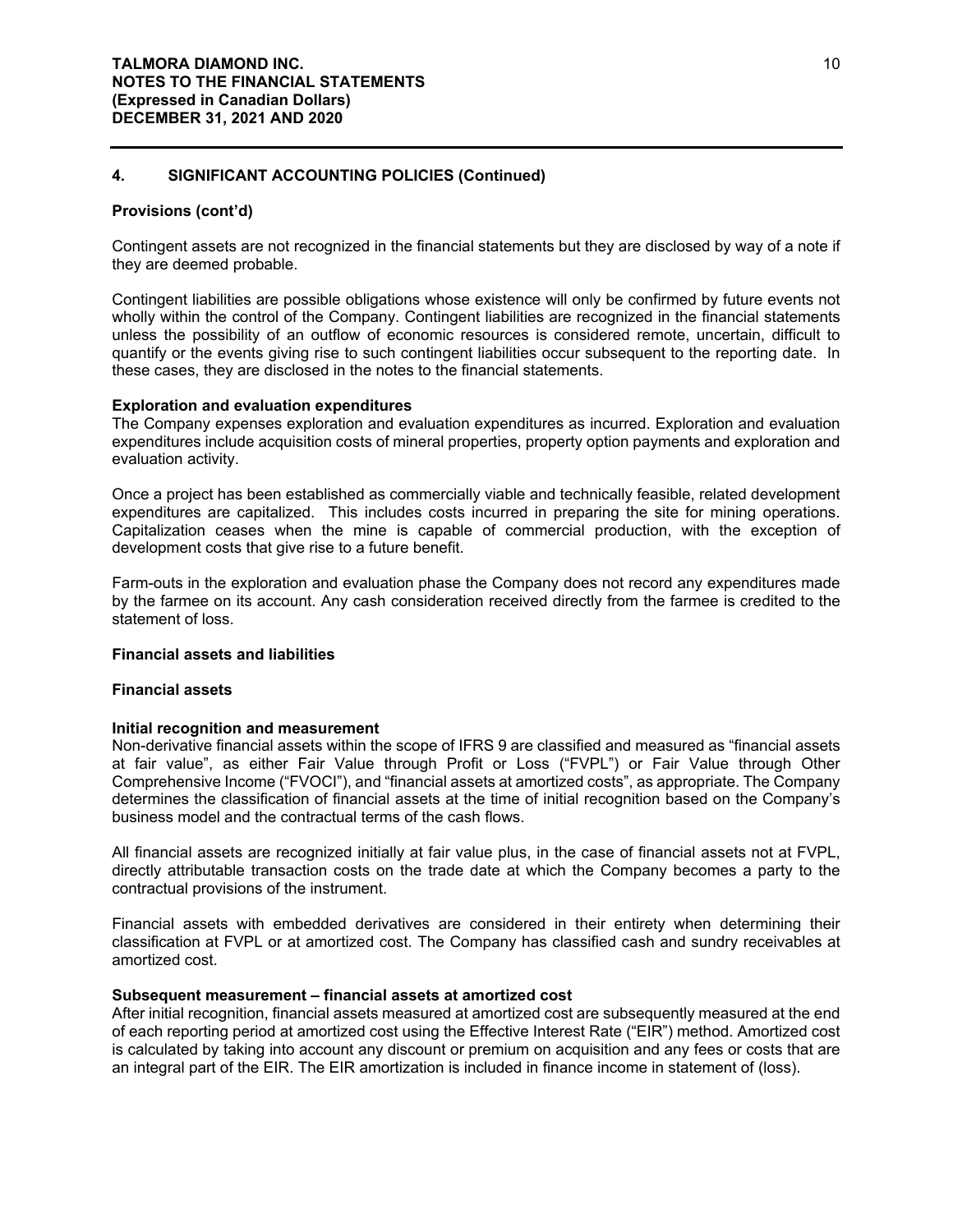#### **Subsequent measurement – financial assets at FVPL**

Financial assets measured at FVPL include financial assets management intends to sell in the short term and any derivative financial instrument that is not designated as a hedging instrument in a hedge relationship. Financial assets measured at FVPL are carried at fair value in the statements of financial position with changes in fair value recognized in other income or expense in the statement of (loss). The

# **Subsequent measurement – financial assets at FVOCI**

Financial assets measured at FVOCI are non-derivative financial assets that are not held for trading and the Company has made an irrevocable election at the time of initial recognition to measure the assets at FVOCI. The Company does not measure any financial assets at FVOCI.

After initial measurement, investments measured at FVOCI are subsequently measured at fair value with unrealized gains or losses recognized in other comprehensive income or loss in the financial statements of comprehensive (loss). When the investment is sold, the cumulative gain or loss remains in accumulated other comprehensive income or loss and is not reclassified to profit or loss.

Dividends from such investments are recognized in other income in the statements of (loss) when the right to receive payments is established.

#### **Derecognition**

A financial asset is derecognized when the contractual rights to the cash flows from the asset expire, or the Company no longer retains substantially all the risks and rewards of ownership.

#### **Impairment of financial assets**

The Company's only financial assets subject to impairment are sundry receivables, which are measured at amortized cost. The Company has elected to apply the simplified approach to impairment as permitted by IFRS 9, which requires the expected lifetime loss to be recognized at the time of initial recognition of the receivable. To measure estimated credit losses, sundry receivables have been grouped based on shared credit risk characteristics, including the number of days past due. An impairment loss is reversed in subsequent periods if the amount of the expected loss decreases and the decrease can be objectively related to an event occurring after the initial impairment was recognized.

# **Financial liabilities**

# **Initial recognition and measurement**

Financial liabilities are measured at amortized cost, unless they are required to be measured at FVPL as is the case for held for trading or derivative instruments, or the Company has opted to measure the financial liability at FVPL. The Company's financial liabilities include accounts payable and accrued liabilities, which are measured at amortized cost. All financial liabilities are recognized initially at fair value and in the case of long-term debt, net of directly attributable transaction costs.

# **Subsequent measurement – financial liabilities at amortized cost**

After initial recognition, financial liabilities measured at amortized cost are subsequently measured at the end of each reporting period at amortized cost using the EIR method. Amortized cost is calculated by taking into account any discount or premium on acquisition and any fees or costs that are an integral part of the EIR. The EIR amortization is included in finance cost in the statement of (loss).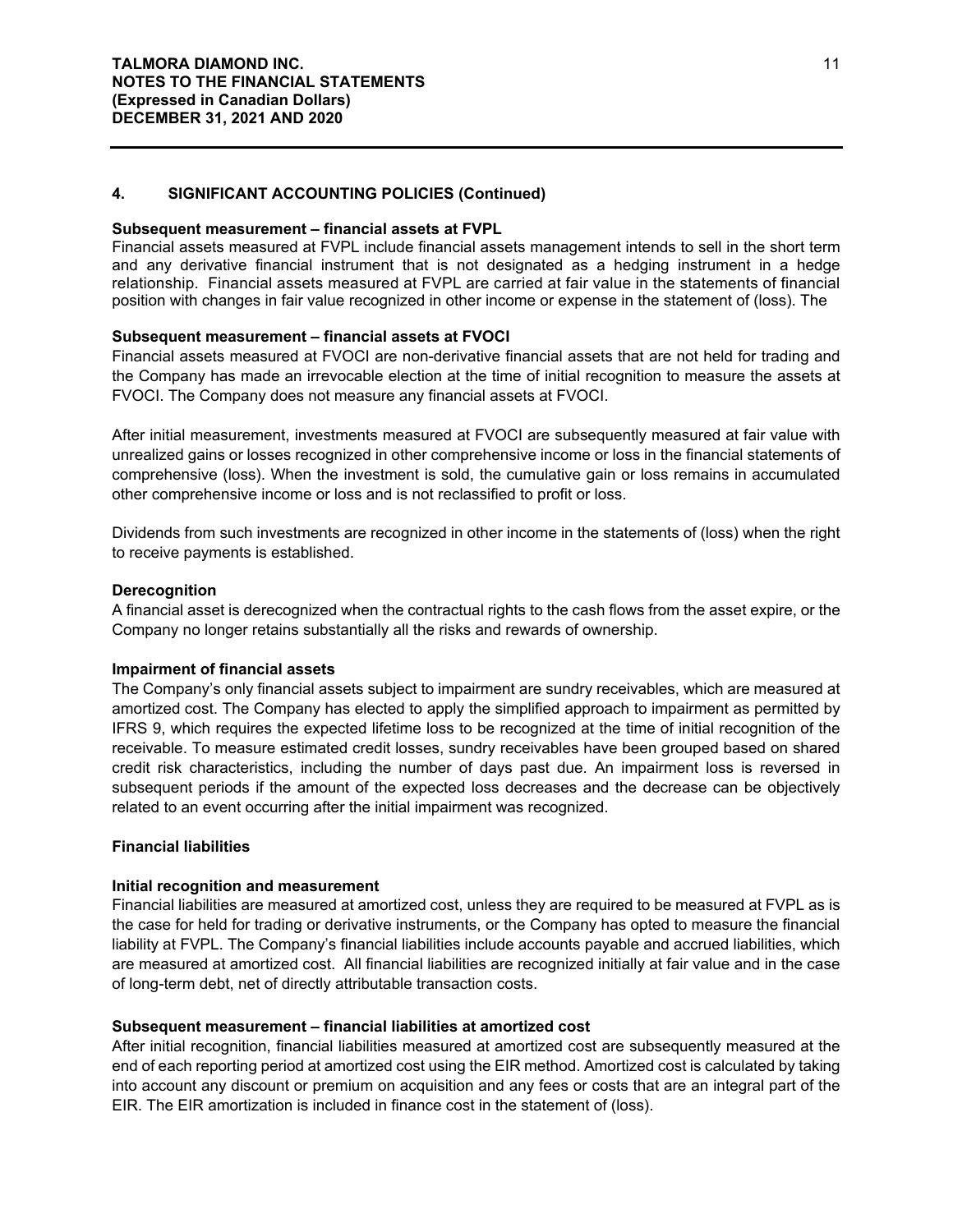#### **Classification of financial instruments**

The following table shows the classification under IFRS 9 for the Company's financial instruments:

|                                          | <b>Classification</b> |
|------------------------------------------|-----------------------|
| Cash                                     | Amortized cost        |
| Sundry receivables                       | Amortized cost        |
| Accounts payable and accrued liabilities | Amortized cost        |

# **5. NEW AND FUTURE ACCOUNTING STANDARDS**

Certain pronouncements were issued by the IASB or the IFRIC that are mandatory for accounting periods commencing on January 1, 2021. Many are not applicable or do not have a significant impact to the Company and have been excluded.

Certain pronouncements were issued by the IASB or the IFRIC that are mandatory for accounting periods commencing on or after January 1, 2022. Many are not applicable or do not have a significant impact to the Company and have been excluded.

# **6. EXPLORATION AND EVALUATION EXPENDITURES**

The exploration and evaluation expenditures incurred by the Company are as follows:

|                                            | Years ended December 31, |           |
|--------------------------------------------|--------------------------|-----------|
|                                            | 2021                     | 2020      |
|                                            | \$                       | \$        |
| Professional exploration fees              | 4,687                    | 10,144    |
| Licences and permits                       | 60                       | 42,904    |
|                                            | 4.747                    | 53,048    |
| Cumulative expenditures, beginning of year | 2,243,953                | 2,190,905 |
| Cumulative expenditures, end of year       | 2,248,700                | 2,243,953 |

As at December 31, 2021, the Company held prospecting permits in the Inuvialuit Settlement Region of the Northwest Territories

The Crown owns both mineral and surface rights to the claim areas, the exploration and exploitation of which is governed by the Canada Mining Regulations. Prospecting permits, claims, mining leases and work permits are dealt with under these regulations. The Land Settlement Agreements deal with environmental matters, creates environmental agencies and related procedures, and provides the Inuvialuit and Sahtu with equal representation on the agencies. Those who conduct economic activity in the region require their approval.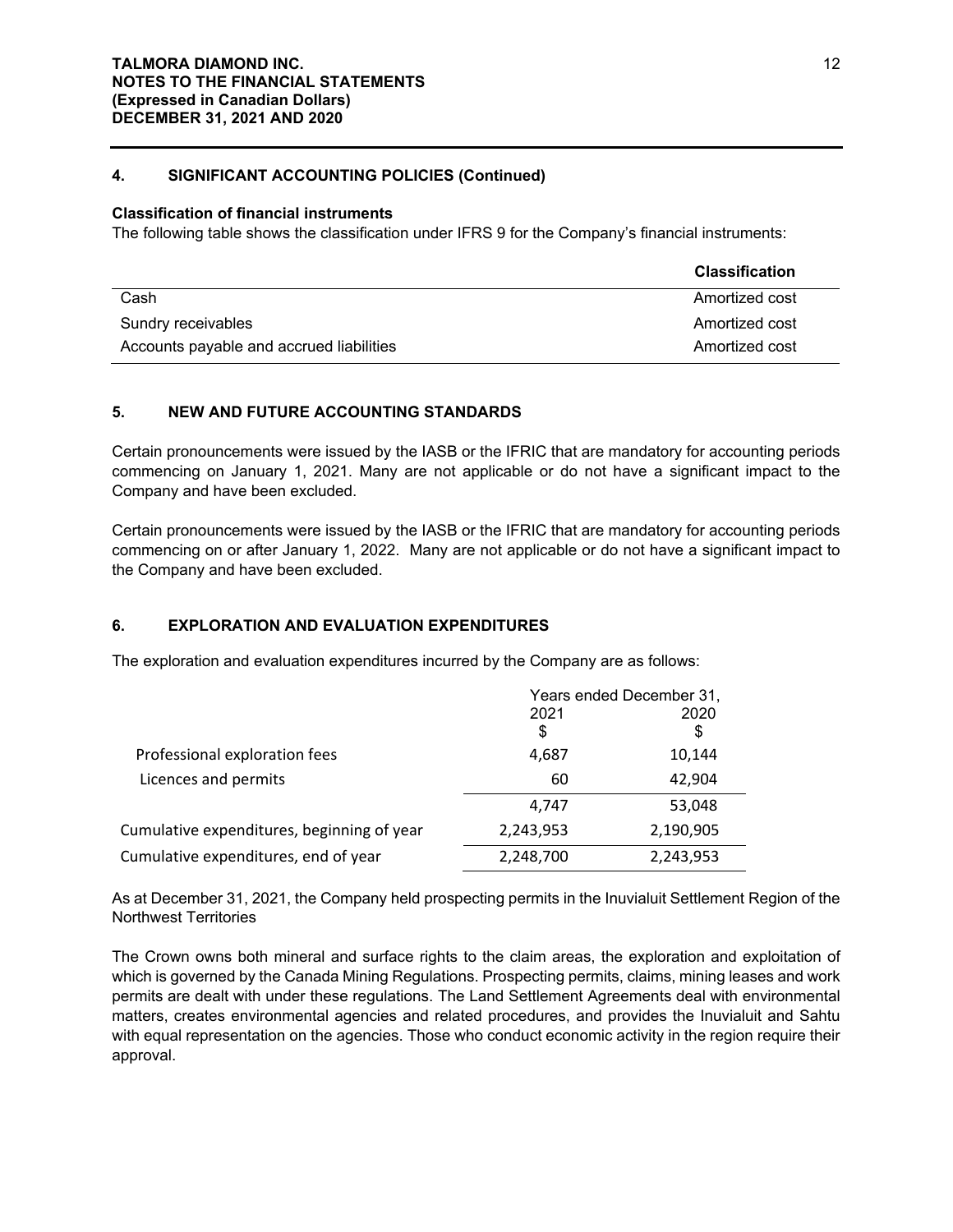# **6. EXPLORATION AND EVALUATION EXPENDITURES (Continued)**

#### Olivut Option

On July 6, 2018, Talmora signed an agreement with Olivut Resources Ltd. ("Olivut") that gave Olivut the option to earn a 50% interest in one of Talmora's permits and certain other lands by spending \$1.2 million over a two-year period and making a cash payment to Talmora of \$200,000. Exercise of the option would result in the formation of a Joint Venture to continue exploration of the jointly owned property. Talmora will continue to explore the remainder of the Horton property of which it owns 100%.

Olivut made the cash payment of \$200,000 on July 19, 2018. On July 6, 2020, Olivut exercised its option. Olivut has prepared and submitted to Talmora the comprehensive report inclusive of all results and expenses of the work undertaken by Olivut during the option period. The Company and Talmora have not yet entered into a new formal joint venture company structure as contemplated in the Option Agreement.

# **7. SHARE CAPITAL**

#### **Authorized**

The authorized share capital consists of an unlimited number of common shares. The common shares do not have a par value. All issued shares are fully paid.

| <b>Common shares issued</b> | <b>Number</b>     | Amount*   |
|-----------------------------|-------------------|-----------|
|                             | #                 | S         |
| Balance, December 31, 2019  | 70,404,801        | 3,269,496 |
| Options exercised (i)       | 1,028,000         | 56,424*   |
| Options exercised (ii)      | 250,000           | 18,637*   |
| Balance, December 31, 2020  | 71,682,801        | 3.344.557 |
| Options exercised (iii)     | 1.000.000         | 69,929*   |
| Balance, December 31, 2021  | <u>72.682.801</u> | 3.414.486 |

(i) On July 14, 2020, a director exercised 1,028,000 options at \$0.05 netting the Company \$51,400.

(ii) On December 15, 2020, a director exercised 250,000 options at \$0.05 netting the Company \$12,500.

(iii) On March 9, 2021, a director exercised 1,000,000 options at \$0.05 netting the Company \$50,000.

\* Amount for common shares issued on exercise of options includes an amount related to share-based payment reserve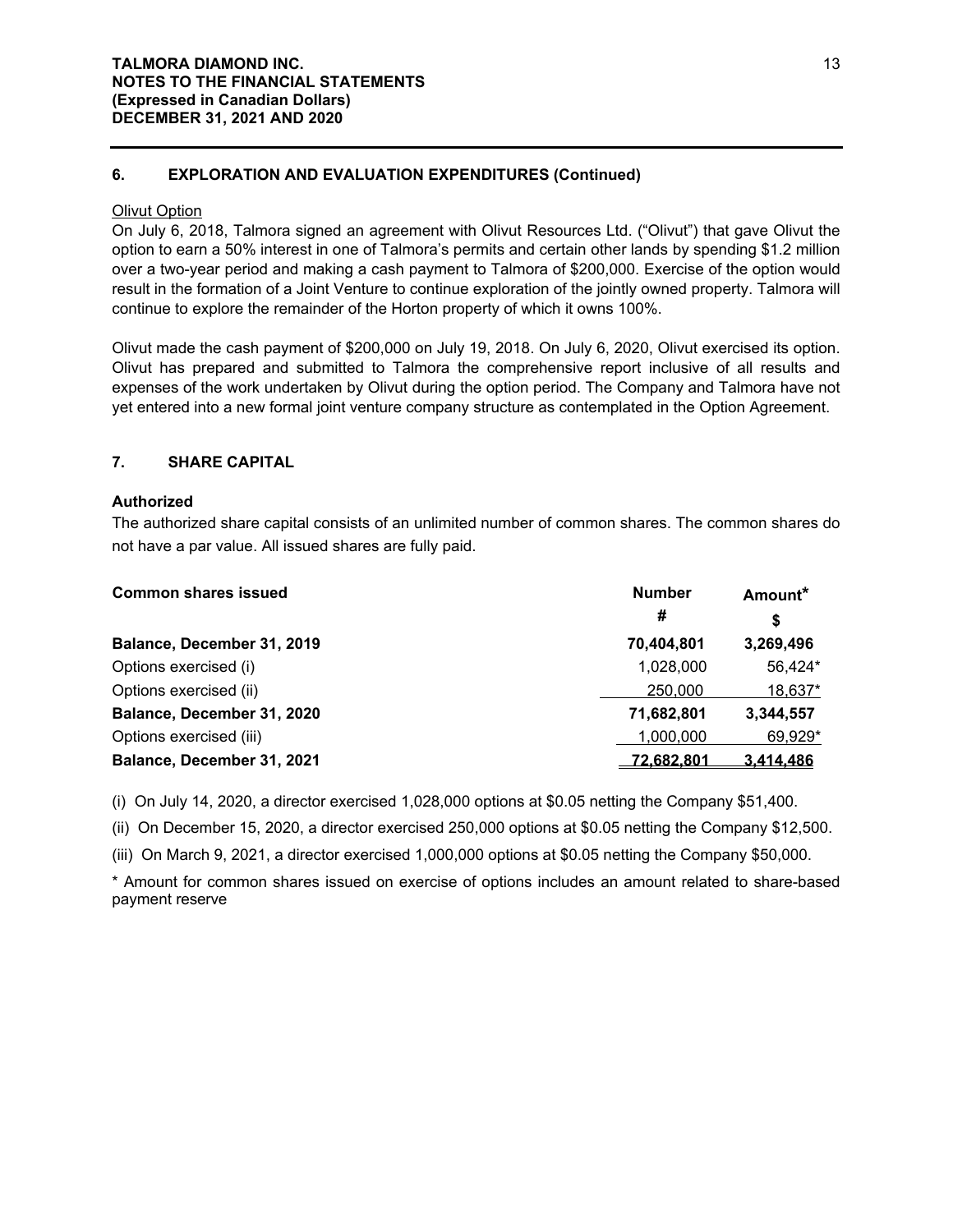# **8. STOCK OPTIONS AND SHARE-BASED PAYMENT RESERVE**

The Company has a stock option plan under which officers, directors, employees, and consultants of the Company are eligible to receive stock options. The aggregate number of shares to be issued upon exercise of all options granted under the plan may not exceed 10% of the outstanding shares of the Company. Options granted under the plan generally have a term of five years and vest at terms to be determined by the directors at the time of grant. The exercise price of each option is fixed by the board of directors but shall not be less than the price permitted by any stock exchange on which the Company's common shares may be listed which is generally the trading price of the Company's stock at or about the grant date of the options.

A summary of changes in stock options is as follows:

|                              | Options     | .<br>Average<br><b>Exercise Price</b> |
|------------------------------|-------------|---------------------------------------|
|                              | #           | \$                                    |
| Balance, December 31, 2019   | 5,881,000   | 0.05                                  |
| Exercised, July 7, 2020      | (1,028,000) | (0.05)                                |
| Expired, September 30, 2020  | (421,000)   | (0.05)                                |
| Exercised, December 15, 2020 | (250,000)   | (0.05)                                |
| Granted, December 29, 2020   | 2,700,000   | 0.05                                  |
| Balance, December 31, 2020   | 6,882,000   | 0.05                                  |
| Exercised, March 9, 2021     | (1,000,000) | (0.05)                                |
| Expired December 16, 2021    | (1,250,000) | (0.05)                                |
| Granted, December 16, 2021   | 1,500,000   | 0.05                                  |
| Balance, December 31, 2021   | 6.132.000   | 0.05                                  |

| Options<br>Granted | Options<br>Exercisable | Exercise<br>Price |                    | Remaining<br>Contractual | Value   |  |
|--------------------|------------------------|-------------------|--------------------|--------------------------|---------|--|
| #                  | #                      | \$                | <b>Expiry Date</b> | Life (years)             | \$      |  |
|                    |                        |                   |                    |                          |         |  |
| 1,432,000          | 1,432,000              | 0.05              | November 28, 2022  | 0.91                     | 6,996   |  |
| 1,500,000          | 1,500,000              | 0.05              | August 31, 2023    | 1.66                     | 36,825  |  |
| 1,700,000          | 1,700,000              | 0.05              | December 29, 2025  | 3.99                     | 33,880  |  |
| 1,500,000          | 1,500,000              | 0.05              | December 16, 2026  | 4.96                     | 29,500  |  |
| 6,132,000          | 6,132,000              | 0.05              |                    | 2.94                     | 107,201 |  |

As at December 31, 2021, the following options were issued and outstanding:

On December 16, 2021, the Company granted 1,500,000 stock options to directors, officers and consultants at \$0.05 until December 16, 2026. The stock options were assigned a value of \$29,500 or approximately \$0.02 per share using the Black-Scholes option pricing model with the following assumptions: expected dividend yield of 0%; expected volatility of 228%; share price of \$0.02, risk free interest rate of 1.19%, and an expected life of 5 years.

Weighted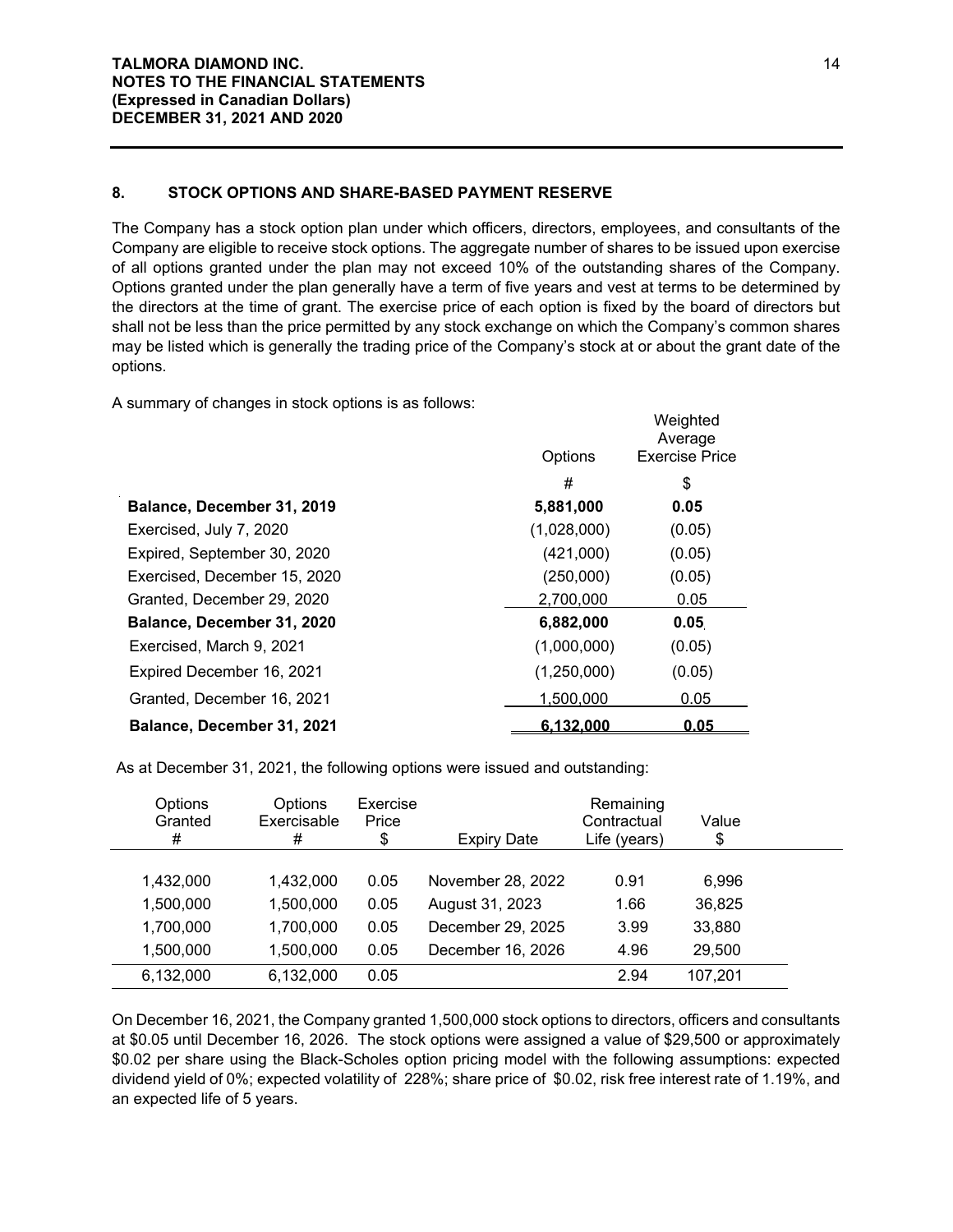# **8. STOCK OPTIONS AND SHARE-BASED PAYMENT RESERVE (Continued)**

On December 29, 2020, the Company granted 2,700,000 stock options to directors, officers and consultants at \$0.05 until December 29, 2025. The stock options were assigned a value of \$53,809 or approximately \$0.02 per option, using the Black-Scholes option pricing model with the following assumptions: expected dividend yield of 0%; expected volatility of 273%; share price of \$0.02, risk free interest rate of 0.41%; and an expected life of 5 years.

The weighted average exercise price of options outstanding and exercisable at December 31, 2021 is \$0.05 (2020 - \$0.05). The options outstanding and exercisable as at December 31, 2021 have a weighted average remaining contractual life 2.94 years (2020 – 3.14 years).

# **9. CAPITAL MANAGEMENT**

When managing capital, the Company's objective is to ensure the entity continues as a going concern as well as to maintain appropriate returns to shareholders and benefits for other stakeholders. Management adjusts the capital structure as necessary, in order to support the acquisition, exploration and development of its projects. The Board of Directors does not establish criteria for quantitative return on capital for management, but rather relies on the expertise of the Company's management to sustain future development of the business.

The Company considers its capital to be equity, which comprises share capital and share-based payment reserve. The properties in which the Company currently has an interest are at the exploration stage; as such, the Company is dependent on external financing to fund its activities. In order to carry out the planned project related development activities and pay for exploration and administrative costs, the Company will spend its existing working capital and plans to raise additional funds as needed.

The Company will continue to assess new properties and seek to acquire an interest in additional properties if it feels there is sufficient geologic or economic potential and if it has adequate financial resources to do so.

Management reviews its capital management approach on an ongoing basis and believes that this approach, given the relative size of the Company, is appropriate. There was no change to the Company's approach to capital management during the years ended December 31, 2021 and 2020. The Company is not subject to any capital requirements imposed by a lending institution or regulatory body.

# **10. FINANCIAL INSTRUMENTS AND FINANCIAL RISK MANAGEMENT**

# **Categories of financial instruments and fair value measurement**

The Company defines fair value as the price that would be received to sell an asset or paid to transfer a liability in an arm's length transaction between market participants at the measurement date. When appropriate, the Company adjusts the valuation models to incorporate a measure of credit risk.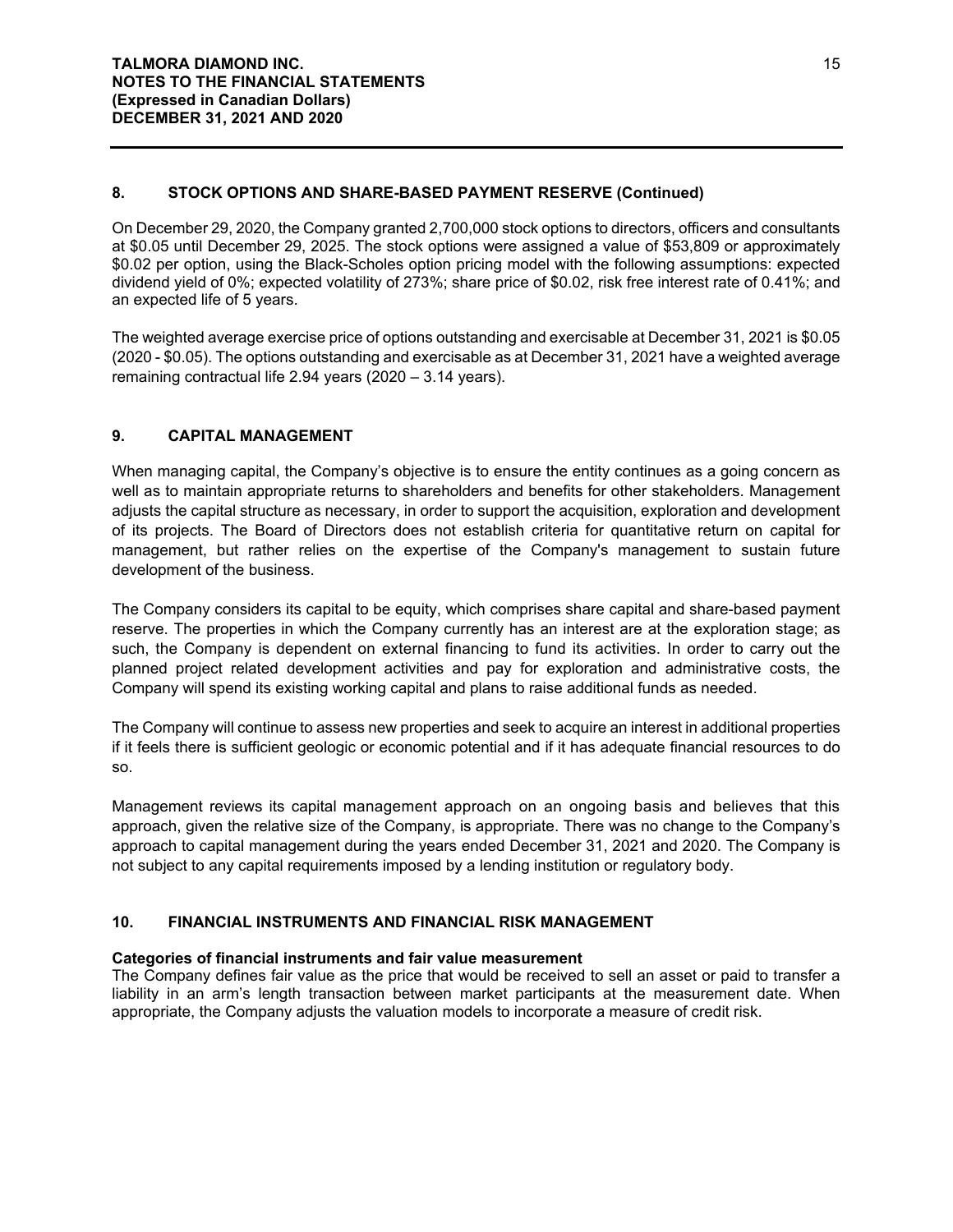# **10. FINANCIAL INSTRUMENTS AND FINANCIAL RISK MANAGEMENT (Continued)**

The Company classifies its fair value measurements using a fair value hierarchy that reflects the significance of the inputs used in making the measurements. The fair value hierarchy has the following levels:

- Level 1 fair value measurements are those derived from quoted prices (unadjusted) in active market for identical assets or liabilities.
- Level 2 fair value measurements are those derived from inputs other than quoted prices included within Level 1 that are observable for the asset or liability, either directly (i.e., as prices) or indirectly (i.e., derived from prices).
- Level 3 fair value measurements are those derived from valuation techniques that include inputs for the asset or liability that are not based on observable market data (unobservable inputs). The Company does not have any Level 3 financial instruments.

The Company did not have any financial instruments carried at fair value as at December 31, 2021 and 2020.

The carrying values of the Company's financial assets and financial liabilities approximate fair values given their short-term nature.

The Company is exposed to a variety of financial risks: credit risk, liquidity risk, property risk, and market risk, including price risk, interest rate and currency risk, as explained below. Risk management is carried out by the Company's management team with guidance from the Audit Committee and the Board of Directors. There were no changes in the Company's policies and procedures for managing risk during the years ended December 31, 2021 and December 31, 2020.

# **Liquidity Risk**

The Company's approach to managing liquidity risk is to ensure that it will have sufficient liquidity to meet liabilities when due. As at December 31, 2021, the Company had cash of \$222 (2020 - \$9,268) to settle current liabilities of \$NIL (2020 - \$NIL).

# **Credit Risk**

The Company has no significant concentration of credit risk arising from operations. Cash equivalents, when applicable, consist of guaranteed investment certificates, which are invested with reputable financial institutions, from which management believes the risk of loss to be remote. Management believes that the credit risk is remote.

# **Market Risk**

# *(a) Interest Rate Risk*

The Company's current policy is to invest excess cash in investment-grade short-term deposit certificates issued by its banking institutions. The Company periodically monitors the investments it makes and is satisfied with the credit ratings of its banks. Currently, the Company does not hedge against interest rate risk.

# (*b) Foreign Currency Risk*

The Company's functional currency is the Canadian dollar and major purchases are transacted in Canadian dollars. Management believes the foreign exchange risk derived from currency conversions is negligible and therefore does not hedge its foreign exchange risk. The Company does not hold balances in foreign currencies to give rise to exposure to foreign exchange risk.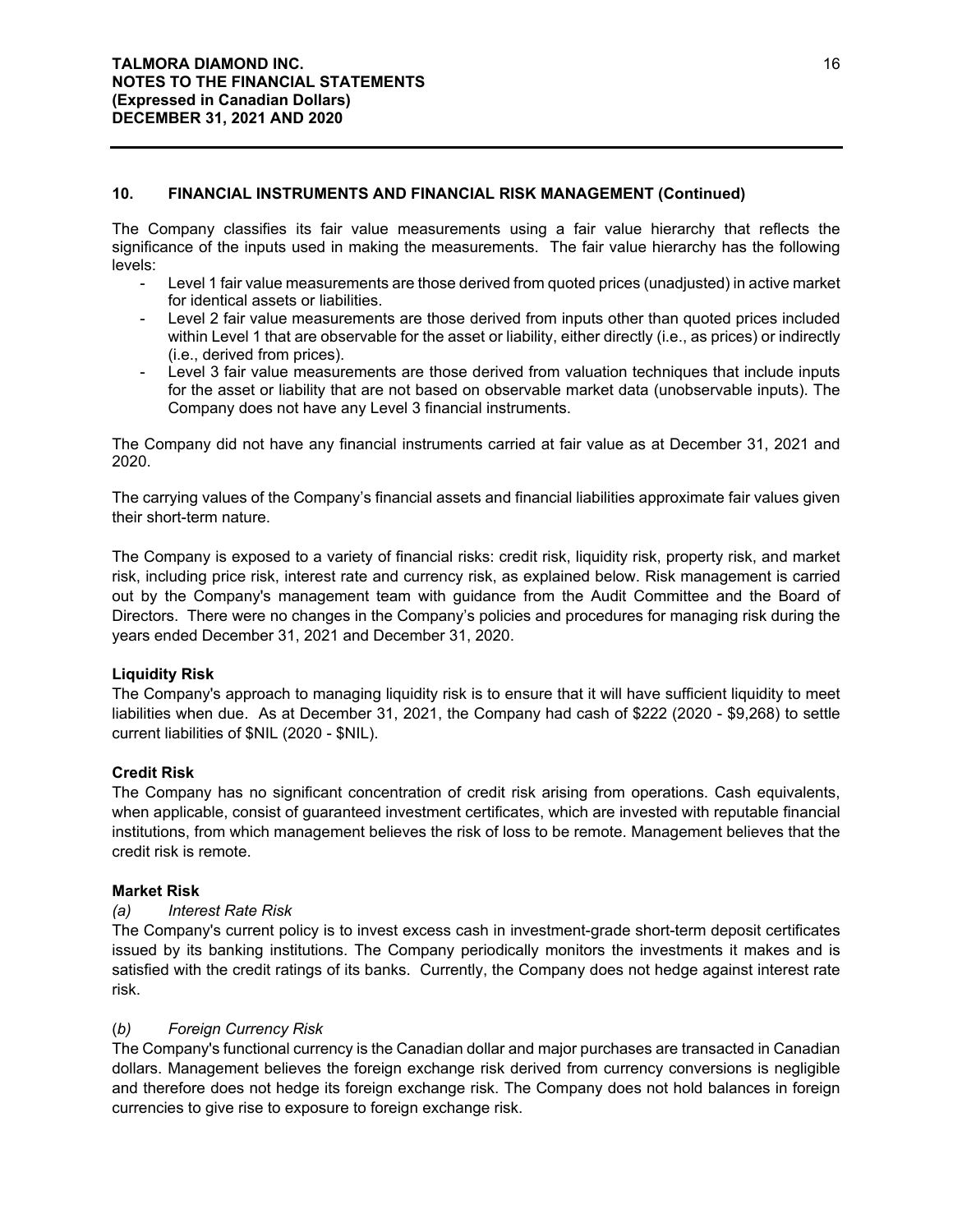# **10. FINANCIAL INSTRUMENTS AND FINANCIAL RISK MANAGEMENT (Continued)**

#### *(c) Price Risk*

The Company is exposed to price risk with respect to diamond prices. The Company closely monitors diamond prices to determine the appropriate course of action to be taken by the Company. As the Company's mineral properties are in the exploration stage and do not contain any mineral resources or mineral reserves, the Company does not hedge against price risk.

# **Property Risk**

The Company's significant mineral exploration property is the Horton River property. Unless the Company acquires or develops additional significant properties, the Company will be solely dependent upon the Horton River property. If no additional mineral exploration properties are acquired by the Company, any material development affecting the Horton River property could have a material effect on the Company's financial condition and results of operations.

# **Sensitivity Analysis**

The Company does not anticipate any material fluctuations in its financial assets and liabilities as a result of changes in interest or foreign currency rates.

# **11. RELATED PARTY DISCLOSURES**

Related parties include officers and members of the Board of Directors, close family members and enterprises that are controlled by these individuals as well as certain persons performing similar functions.

In accordance with IAS 24, key management personnel are those persons having authority and responsibility for planning, directing and controlling the activities of the Company directly or indirectly, including any directors (executive and non-executive) of the Company. Remuneration of directors and key management of the Company was as follows:

|                       | 2021   | 2020   |
|-----------------------|--------|--------|
|                       | ጦ      |        |
| Salaries and benefits | 23.225 | 26.486 |
| Share-based payments  | 27.533 | 49.823 |

For the year December 31, 2021, the total exploration and evaluation expenditures included in salaries and benefits in the above table was \$4,688 (2020 - \$10,144). The balance of \$18,537 (2020 – \$16,342) was charged to administration expense. The remuneration of directors and key executives is determined by the remuneration committee having regard to the performance of individuals and market trends.

Included in accounts payable and accrued liabilities at December 31, 2021 is \$Nil (2020 - \$Nil) owing to directors and officers of the Company.

See also Notes 7, 8 and 14.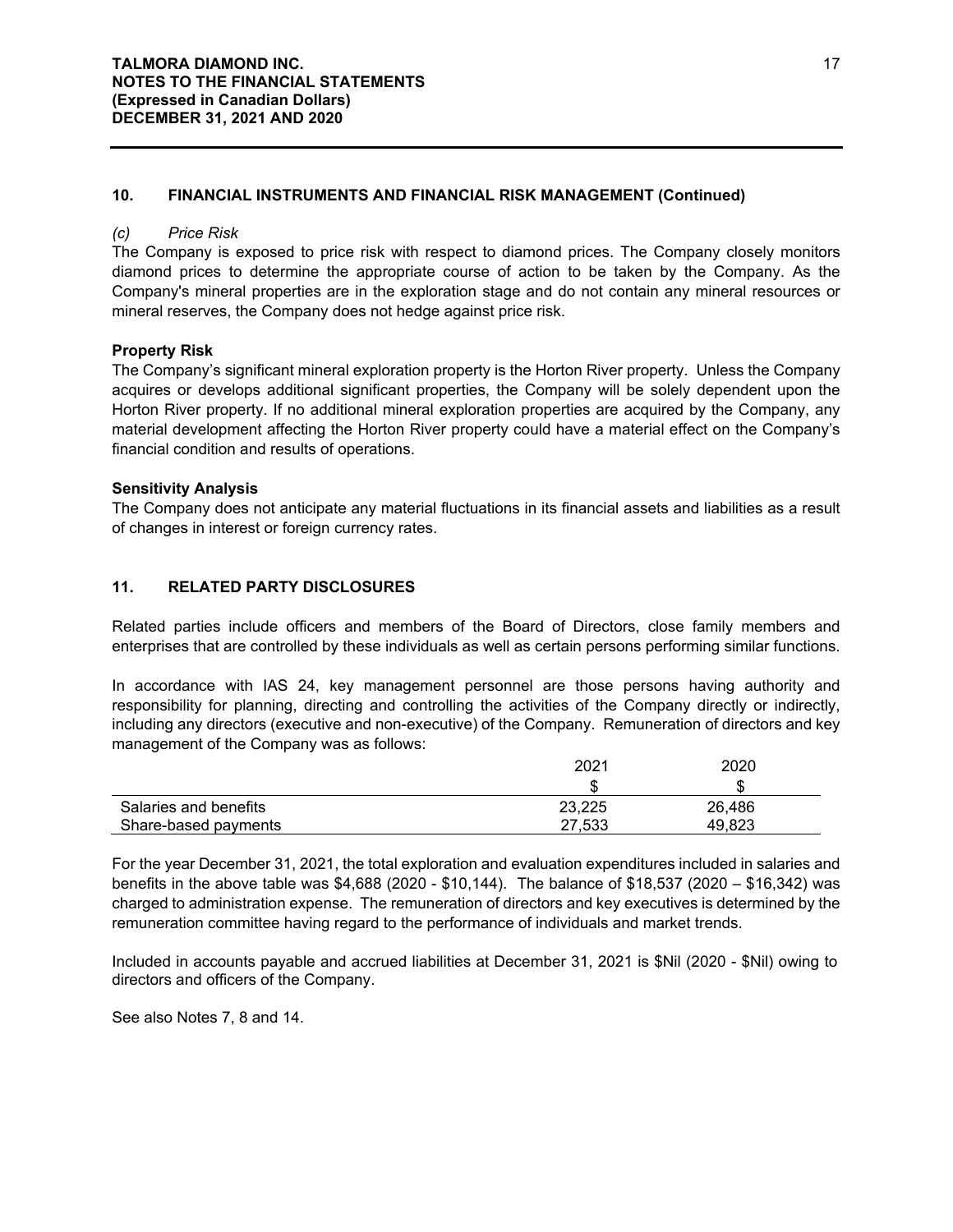# **12. COMMITMENTS AND CONTINGENCIES**

#### **Flow-Through**

The Company has agreed to indemnify the subscribers of its flow-through shares for any tax-related consequences that become payable by them, if the Company failed to meet its expenditure commitment. The Company had no flow-through expenditure requirements in 2021 or 2020.

#### **Environmental Contingencies**

The Company's exploration activities are subject to various laws and regulations, governing the protection of the environment. These laws and regulations are continually changing and generally becoming more restrictive. The Company believes its operations are materially in compliance with all applicable laws and regulations. The Company has made, and expects to make in the future, expenditures to comply with such laws and regulations.

#### **COVID-19**

The Company's operations could be significantly adversely affected by the effects of a widespread global outbreak of a contagious disease, including the recent outbreak of respiratory illness caused by COVID-19. The Company cannot accurately predict the impact COVID-19 will have on its operations and the ability of others to meet their obligations with the Company, including uncertainties relating to the ultimate geographic spread of the virus, the severity of the disease, the duration of the outbreak, and the length of travel and quarantine restrictions imposed by governments of affected countries. In addition, a significant outbreak of contagious diseases in the human population could result in a widespread health crisis that could adversely affect the economies and financial markets of many countries, resulting in an economic downturn that could further affect the Company's operations and ability to finance its operations.

The effect of Covid-19 over the last two years affected the planning and carrying out work in the Northwest Territories and on the Seahorse Project in particular. The project area is remote, lacking infrastructure and reliant on a few suppliers, who could not operate as normal. Local communities did not welcome "outsiders" and Talmora had to plan and abide by measures to protect the health and safety of Northerners as requested by authorities. The nonstop protocal directives changes coming from multiple public health and other authorities to contract the spread of Covid-19 made a field program impossible.

# **13. INCOME TAXES**

#### a) Provision for Income Taxes

Major items causing the Company's effective income tax rate to differ from the combined Canadian federal and provincial statutory rate of 26.5% (2020 - 26.5%) were as follows:

|                                                                                                    | 2021      | 2020<br>\$ |
|----------------------------------------------------------------------------------------------------|-----------|------------|
| (Loss) before income taxes                                                                         | (89, 155) | (162,574)  |
| Expected income tax recovery based on statutory rate<br>Adjustment to expected income tax benefit: | (24,000)  | (43,000)   |
| Share-based payments                                                                               | 8,000     | 14,000     |
| Other<br>Change in benefit of tax assets not recognized                                            | 16,000    | 29,000     |
| Deferred income tax provision (recovery)                                                           |           |            |